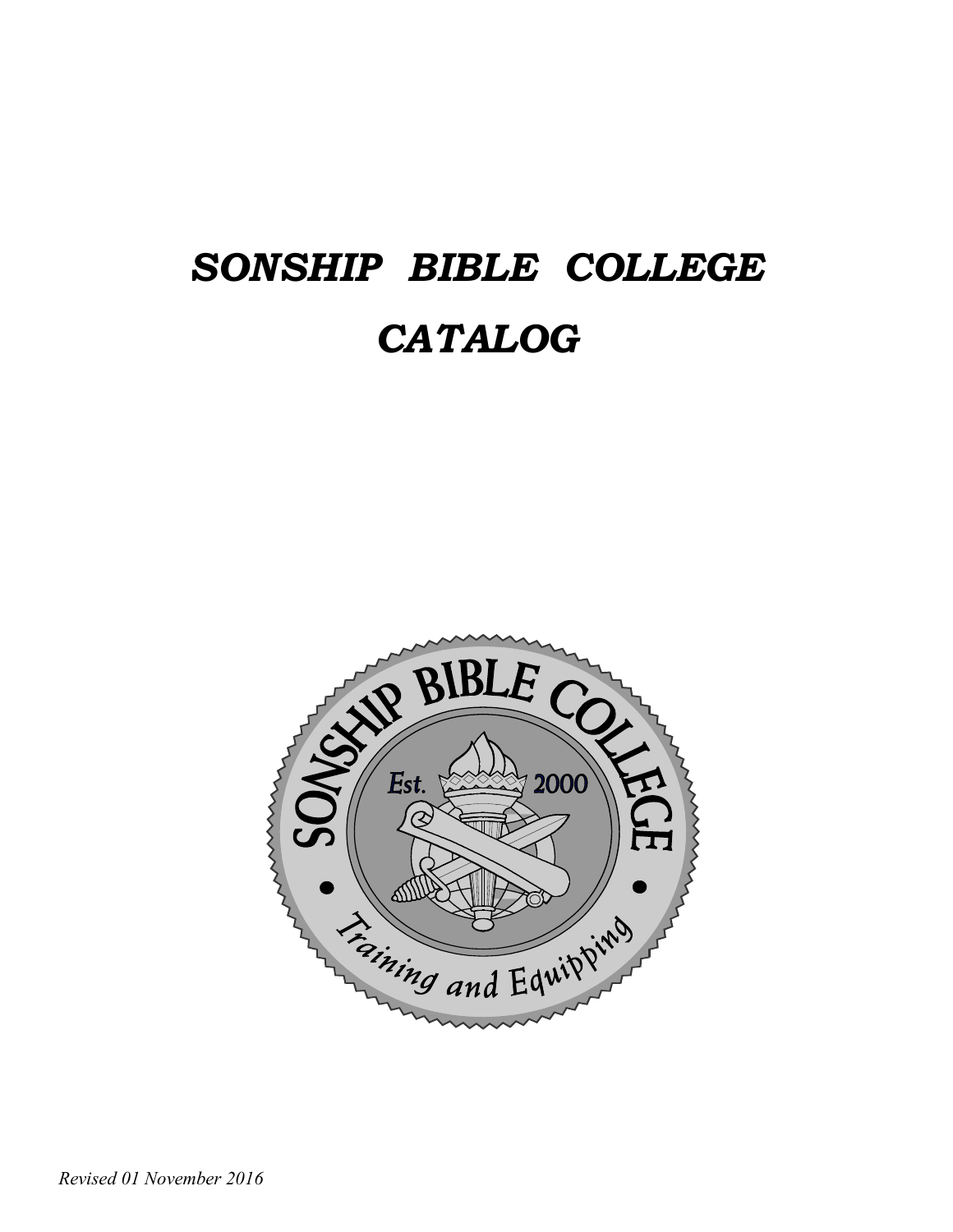# **Table of Contents**

| $3_{-}$ |                                                                      |  |
|---------|----------------------------------------------------------------------|--|
|         |                                                                      |  |
|         |                                                                      |  |
|         |                                                                      |  |
|         |                                                                      |  |
|         |                                                                      |  |
|         |                                                                      |  |
|         |                                                                      |  |
| 7.      |                                                                      |  |
| 8.      |                                                                      |  |
|         |                                                                      |  |
|         |                                                                      |  |
|         |                                                                      |  |
|         |                                                                      |  |
|         |                                                                      |  |
|         |                                                                      |  |
|         |                                                                      |  |
|         |                                                                      |  |
|         |                                                                      |  |
|         | 16. Suggested Core Course Requirements for Diploma of Graduation 18  |  |
|         | 17. Suggested Core Course Requirements for Associates of Theology 19 |  |
|         | 18. Suggested Core Course Requirements for Bachelor of Theology or   |  |
|         |                                                                      |  |
|         |                                                                      |  |
|         |                                                                      |  |
| 21.     |                                                                      |  |
|         |                                                                      |  |
|         |                                                                      |  |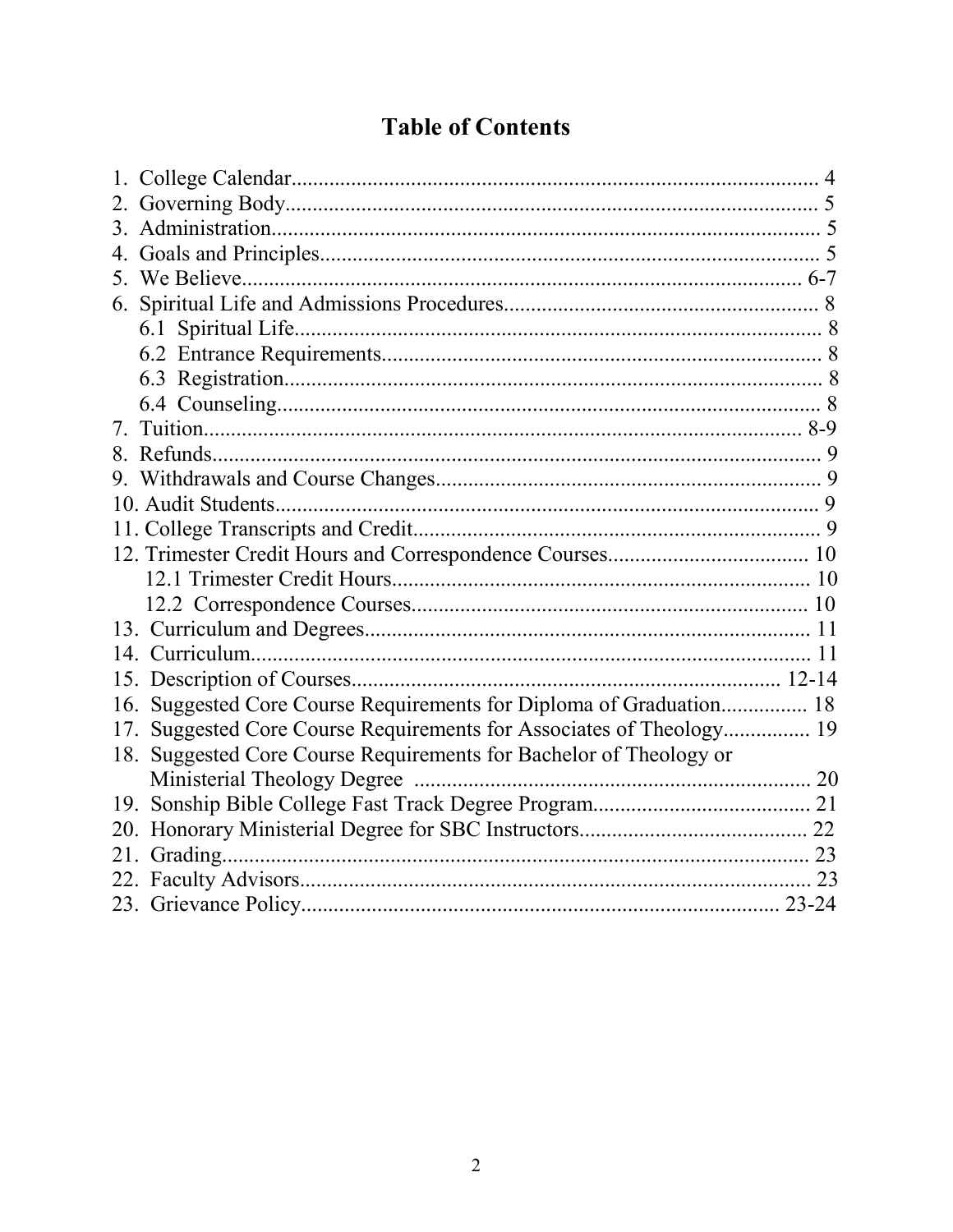#### *SONSHIP BIBLE COLLEGE*

Sonship Bible College was birthed out of the heart of founder and president, Dr. Jerry M. Williams. Dr. Williams is the senior pastor of Agape Word Fellowship in Raleigh, North Carolina. He has established churches, trained, and mentored both men and women in the ministry. His heart's desire is to see God's people reach their full potential in Christ.

The purpose of SBC is to equip and train those interested in walking in the fullness of God's purpose. Our aim is to assist in promoting spiritual growth through the teaching of the Word of God by aiding and g9uiding those interested in full or part time ministry.

Sonship Bible college offers a wide range of inspiring and beneficial courses to equip you in every area of your spiritual walk with God.

Sonship Bible College offers a Fall, Winter, and Spring trimester consisting of eight weeks each.

### **Sonship Bible College**

### **A college where men and women are trained and inspired to fulfill their godly purpose on the earth. Romans 8:19**

*Sonship Bible College degree programs of study has been declared by the appropriate state authority exempt from the requirements for licensure under provisions of North Carolina General Statues Section (G.S.) 116-15(d) for exemption from licensure with respect to religious education. Exemption from licensure is not based upon assessment of program quality under established licensing standards.*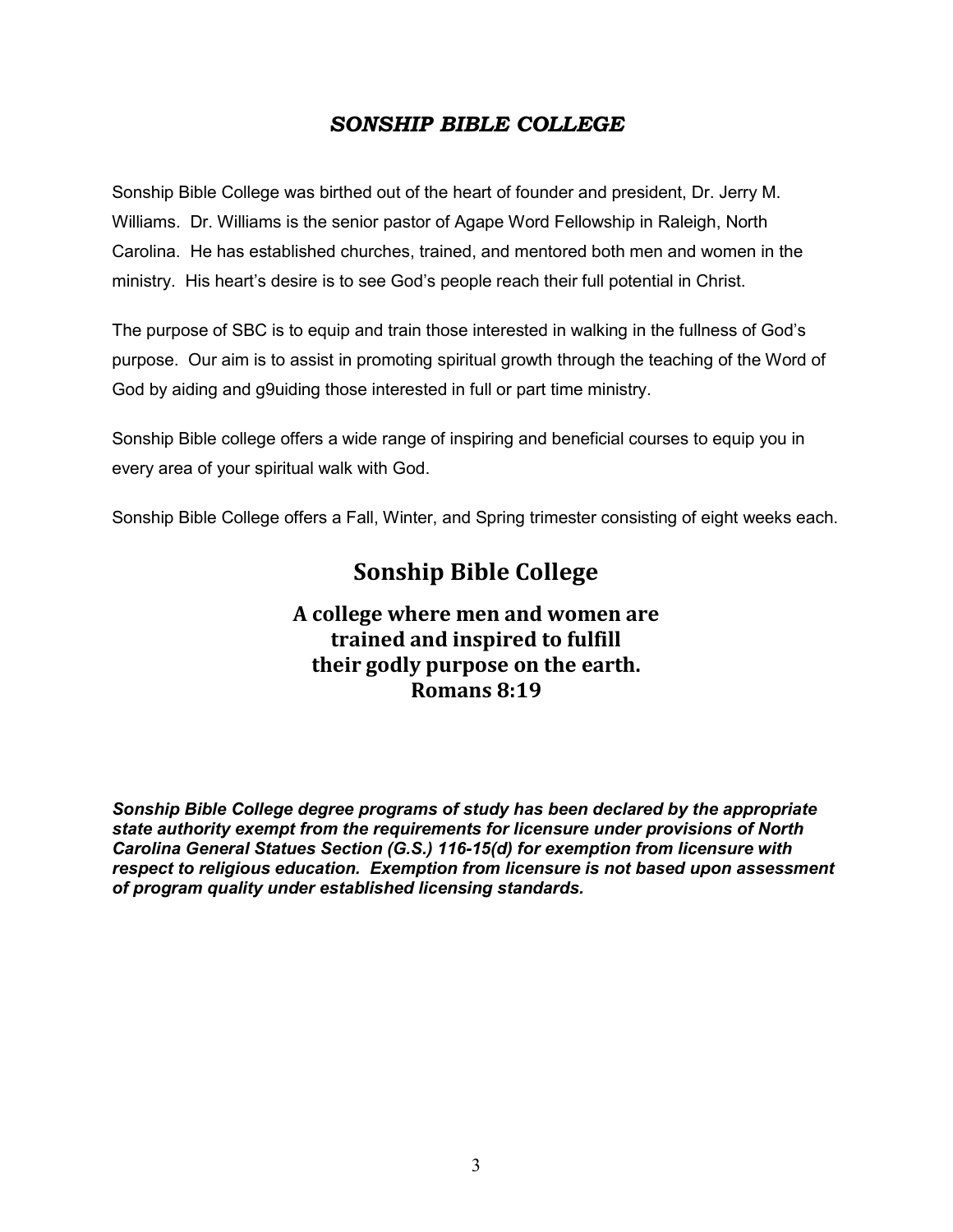### **1. College Calendar**

### **Fall Trimester**

Courses begin the last week in September

**Winter Trimester** Courses begin the first week of January

# **Spring Trimester**

Course begin the last week of March

### **Graduation** First Sunday in June

### **Class Times** SBC is a correspondence/distant education college.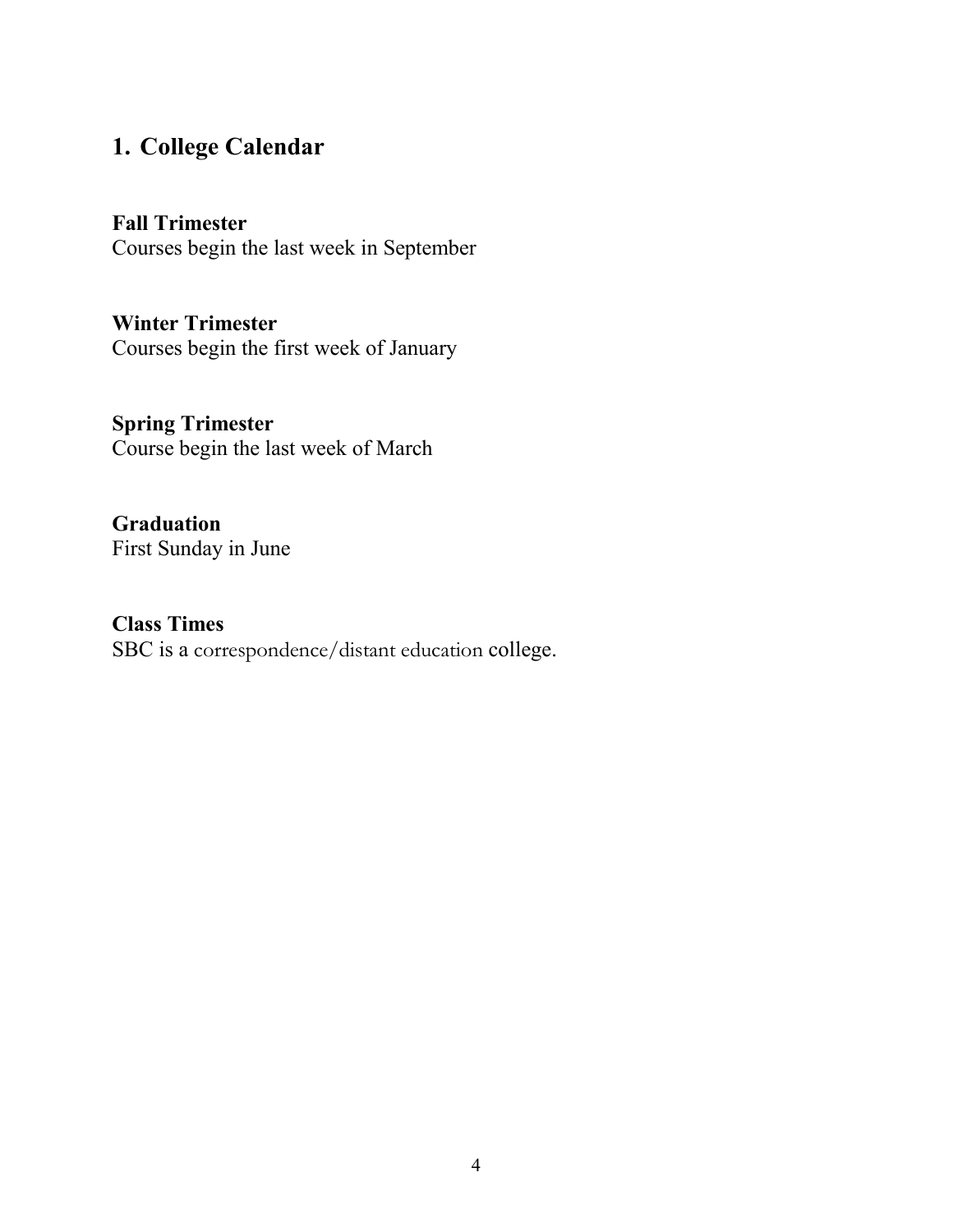### **2. Governing Body**

Sonship Bible College was founded by Dr. Jerry Williams and incorporated in the state of North Carolina.

#### **3. Administration**

Dr. Jerry M. Williams, President/ Dean; Joyce Williams, Faculty Advisor; Cynthia Glover, Faculty Advisor; Jereel Ba, Registrar, Jenelle Brinkley, Administrator.

### **4. Goals and Principles**

From its inception, the goal of Sonship Bible College has been to make the Word of God available to as many people as possible. Therefore, SBC offers a thorough, in-depth study of the Word of God that will promote spiritual growth and the building up of the church of Jesus Christ without intimidating anyone with rigid scholastic standards.

The innovation of presenting courses in a trimester credit format, is in keeping with SBC goals. The introduction of this new format within a trimester affords a study option designed to enhance the student's program.

We believe we have a program that will meet your need, whether it is simply to know more about the Word of God in order to be a better prepared lay minister or to obtain a degree that will prepare you for the ministry to which God has called you in a full-time capacity. There are four different programs offered at SBC, outlined more fully in the Curriculum section of this catalog. It is to your advantage to study them carefully to determine which program best suits your needs.

SBC seeks to instill in each student the importance of studying and examining the Word of God. Only by allowing the Word of God to examine our lives will we truly become the person God intends for us to be and to be prepared for the purposes of God in our lives. We are assured by the promise of God's Word that if we can instill the students a love for God's Word so that they present themselves as living sacrifices in study, in prayer, and in honesty before God, they will be transformed by the Word of God and will prove what is that good, acceptable, and perfect will of God for their lives.

Sonship Bible College feels a definite call of God to provide a school conducive to the ministry of the Holy Spirit, our most important Teacher. We recognize that only the Holy Spirit can reveal to us the mind of God. We count it a privilege to be involved in the teaching of God's Word.

These are the principles we live by and the goals we are aiming for. If you choose to attend SBC, our prayer is that we reach the high calling of God in Christ Jesus together. God bless you as you seek to serve Christ.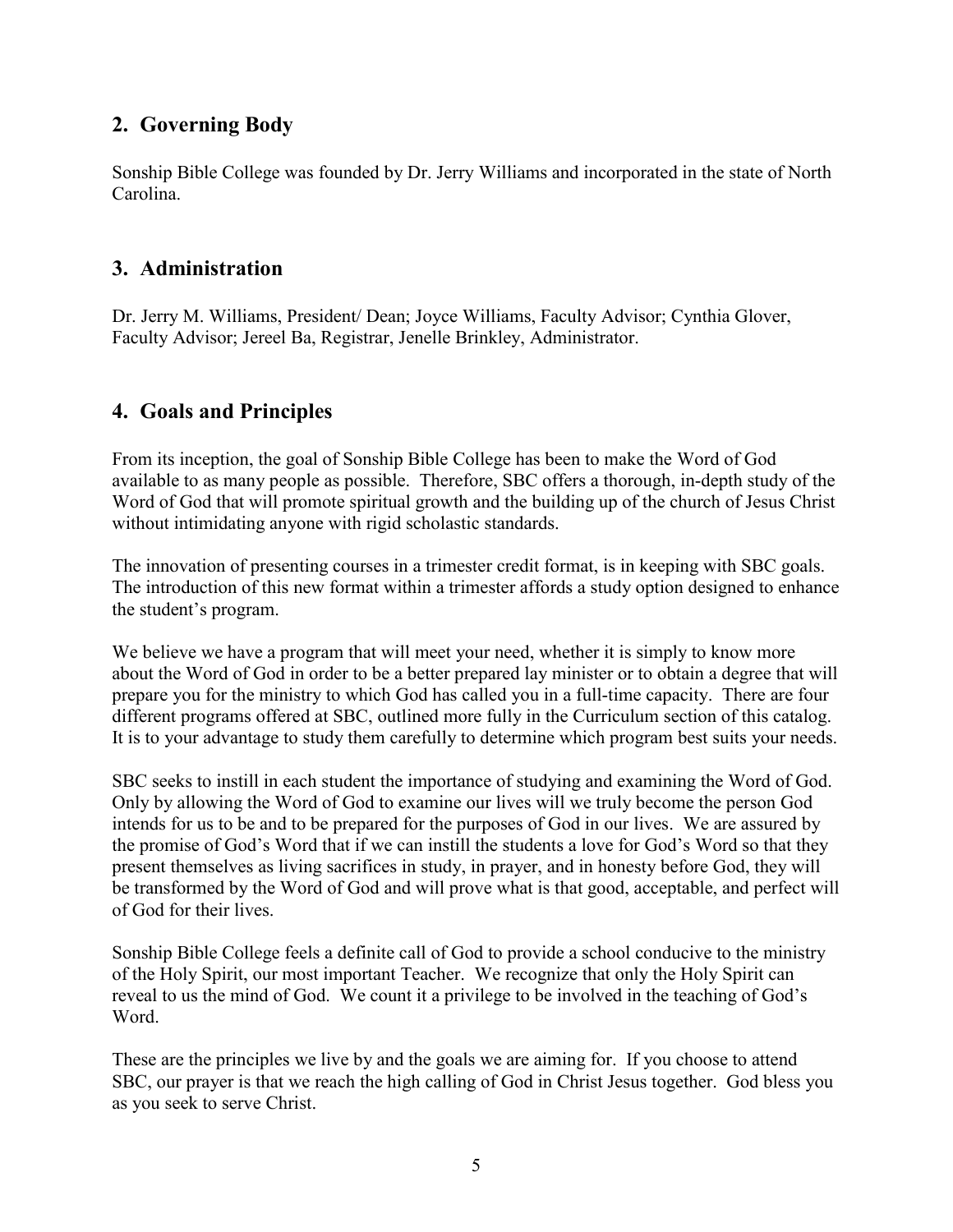#### **5. We Believe…**

In the verbal inspection of the original scriptures and the infallibility of the Word of God In the absolute trinity of the eternal Godhead In the deity of our Lord Jesus Christ In the unconditional love of God through Christ In the reality and personality of the devil In the natural depravity of the human race In the substitutionary atonement In the propitiation for sin only by the blood of Jesus Christ In full salvation by grace through faith and not of works In divine healing through atonement In the anointing with oil and prayer for the sick In the personal baptism by immersion at the age of accountability In the one and only Church, composed of all blood-washed believers In the evangelization of the heathen and the nations of the world In obedience to those in authority over us in civil government In divorce only on New Testament scriptures In church government, loyalty, and obedience to those in authority over us in the Lord In tithing as God's financial plan In restitution for past wrongs whenever possible In continual revival of the Church from generation to generation In the biblical statement that God is love as expressed in the life and death of Jesus Christ In an open table at the Lord's supper

6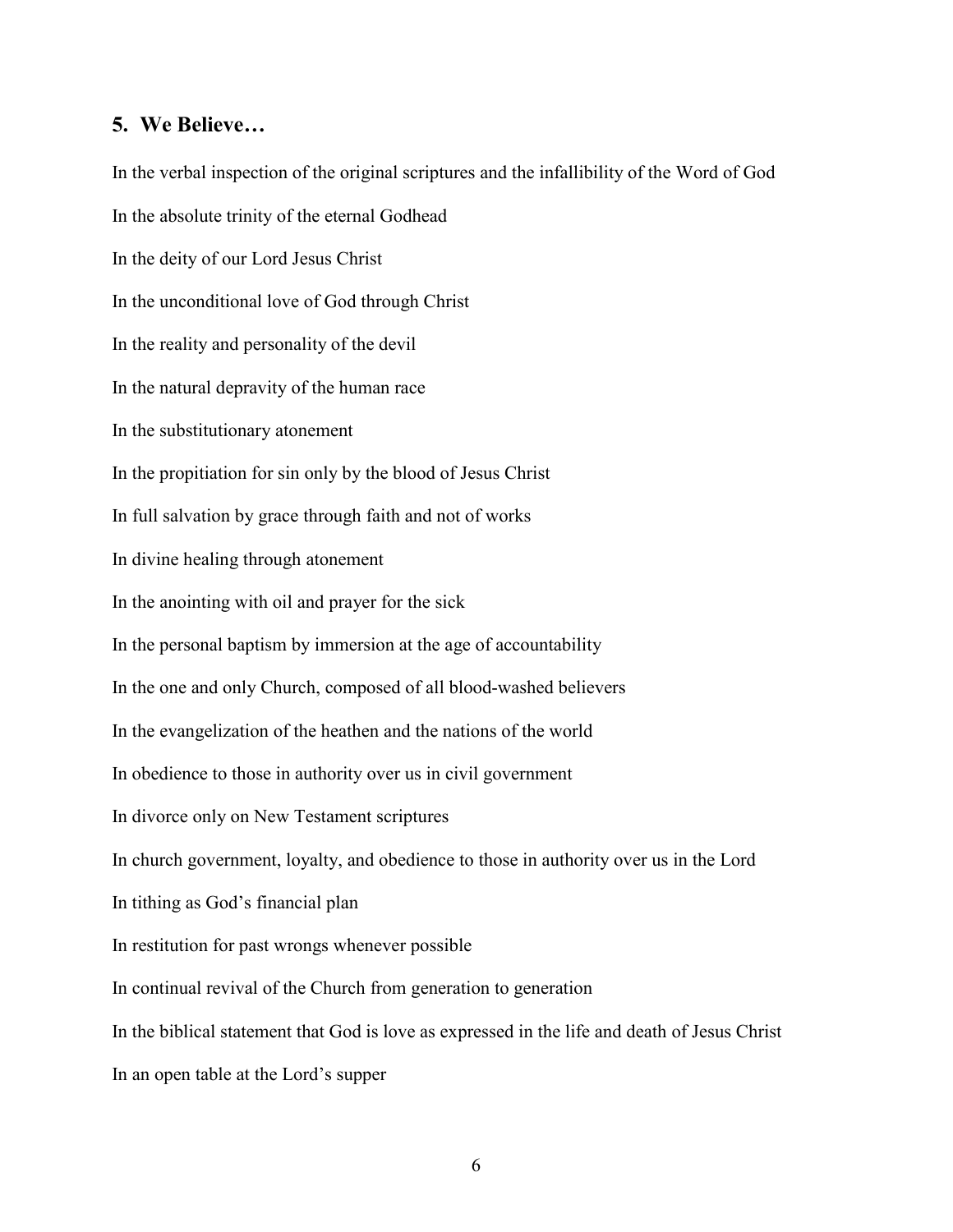In the spiritual application of foot washing by forgiving one another's trespasses

In the free moral will power of man, who can apostatize and backslide

In the maintenance of good works and holy living

In the victorious life over sin, self, and bad habits through Bible study and an incessant prayer life

In Christian modesty in appearance and conduct

In the keeping of the Lord's Day as a matter of privilege rather than law

In regard to recreation, liberty of conscience and a godly example to the world

In the immortality and conscious existence of the soul

In the resurrection of our literal bodies, the just and the unjust

In the literal heaven and life everlasting for all true believers

In a final day of judgment for the incorrigible and wicked

In the everlasting punishment of the impenitent

In the personal, literal, bodily coming of Jesus Christ at the time appointed by the Father

In a future literal thousand-year reign of Christ on earth with all of His saints

In the judgment seat of Christ where the saints will be finally rewarded for their deeds of commission and omission

In Christian tolerance to all denominations of the Christian faith

**In essentials, unity In non-essentials, liberty In all things, charity**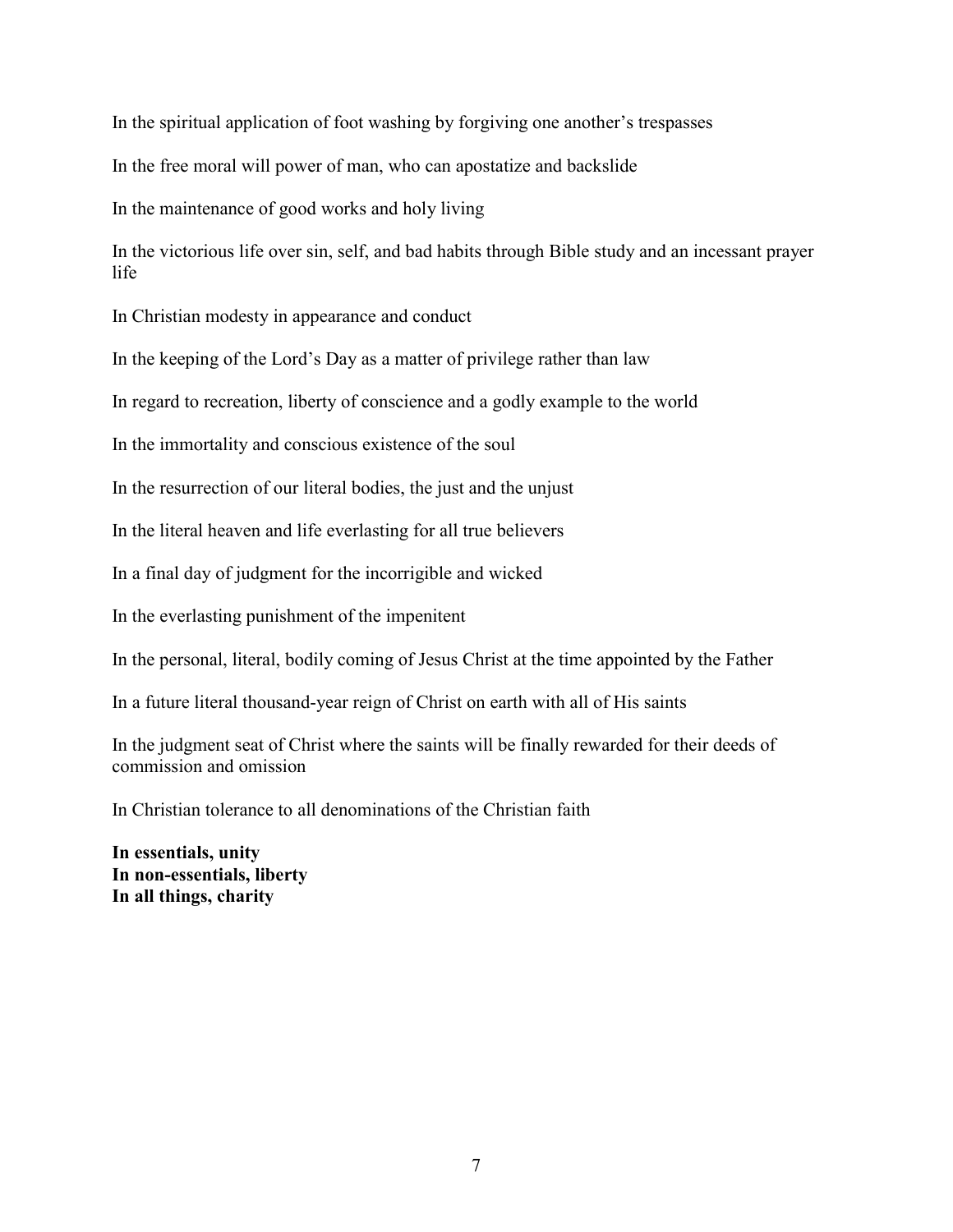### **6. Spiritual Life and Admission Procedures**

### **6.1. Spiritual Life**

The spiritual life of the student can be enhanced greatly by taking advantage of the many ministries and outreaches available through the local church.

Sonship Bible College also sponsors and supports various outreach ministries in the community. Local students enrolled at SBC are encouraged to take advantage of these opportunities.

### **6.2. Entrance Requirements**

The only entrance requirement at SBC is that students seeking a degree be able to read and write well enough to complete homework assignments. There cannot be a set standard in this area since it depends upon the willingness of the student to discipline himself/herself in study habits. Therefore, it remains a judgment by the Administration with the best interests of the student in mind.

### **6.3. Registration**

Registration forms for enrollment at SBC are available at the school office, or may be obtained on SBC's website. Address your request to: Sonship Bible College, 1430 South New Hope Road, Raleigh, North Carolina 27610, or call 919-231-0900. Fax: 919-231-0970. Email: sonshipbiblecollege@agapeword.net.

To enroll in courses at SBC, you must be registered by the end of the second week of any given trimester.

Registration for a Summer trimester will be announced as needed.

### **6.4. Counseling**

For every student, there will be adjustments to make during their Bible training on the college level. Any student who so desires may receive counseling from the Administration or faculty. An appointment may be made by contacting the school office. The ministry of the school is to serve you, so that you might serve Christ better.

### **7. Tuition**

Tuition must be paid in full at the time of registration in order to be valid.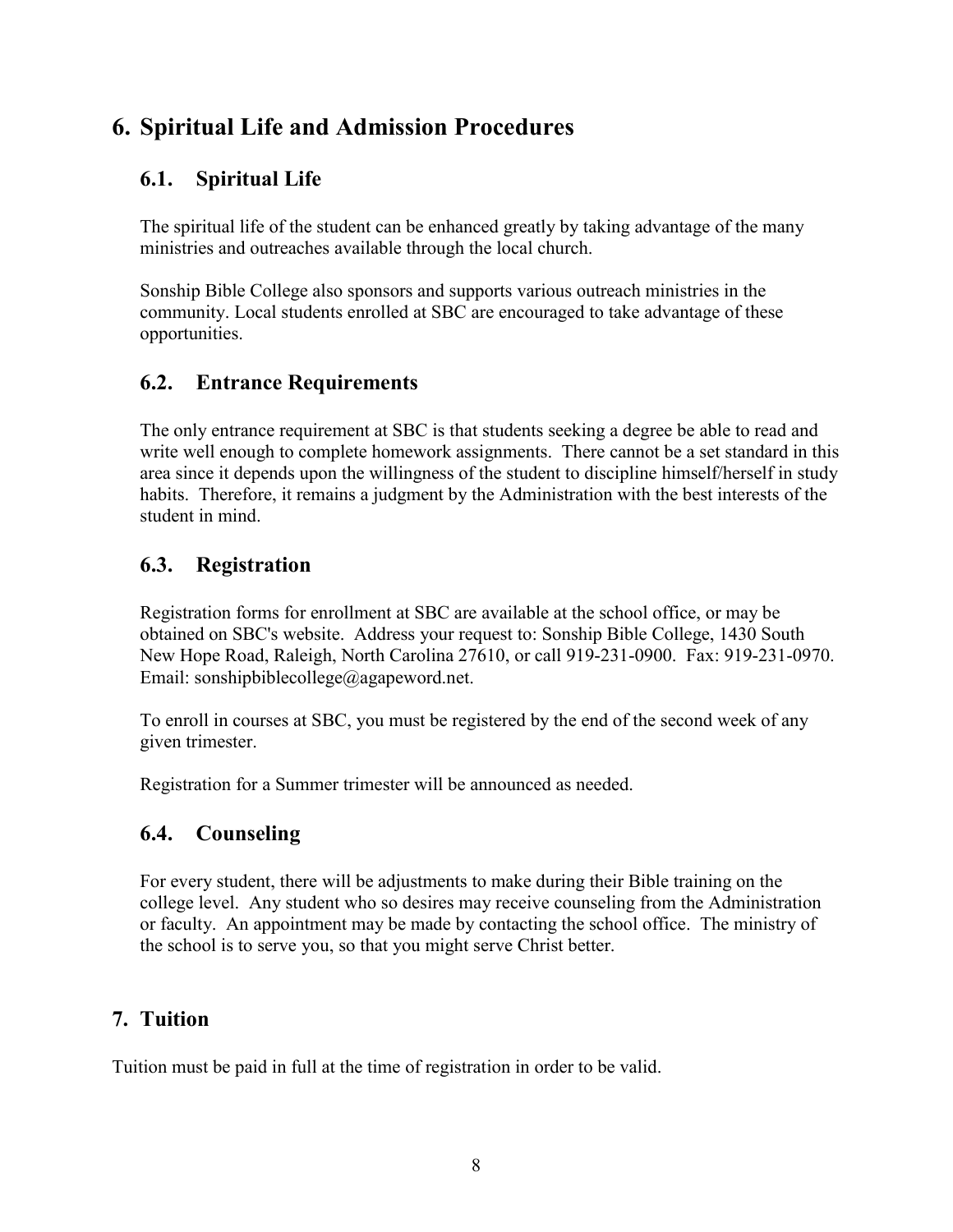#### **Tuition \$50.00 per trimester hour.**

Tuition costs do not include books or supplies. The only book required is the Bible. However, if other books become necessary for a particular class, it will be so designated on the registration form.

Need-based tuition assistance and academic performance scholarships are available subject to approval by the Administration.

#### **8. Refunds**

A student, who enrolls in SBC but is unable to attend courses and withdraws under the proper procedures with the registrar, will be refunded all moneys except for a \$10.00 handling fee. A Student who begins courses and then withdraws under proper procedures will be refunded for all remaining courses, minus \$10.00 handling fee.

#### **9. Withdrawals and Course Changes**

A student who drops a course during the first week of a trimester, or drops a course with passing grades after the first three weeks, and has notified both the registrar and the faculty advisor, will receive a grade of "W". If a student who is not earning passing grades withdraws after the first three weeks of a course, they will be issued a grade of "F".

A student wishing to add a course must do so during the first two weeks of the trimester.

#### **10. Audit Students**

Tuition for audit students is \$25.00 per trimester hour. The only difference is that an audit student cannot turn in assignments for credit, and does not receive credit towards a degree.

#### **11. College Transcripts and Credit**

A student who submits their college transcript to the Administration will receive credit for their prior training where is applicable to the curriculum at SBC.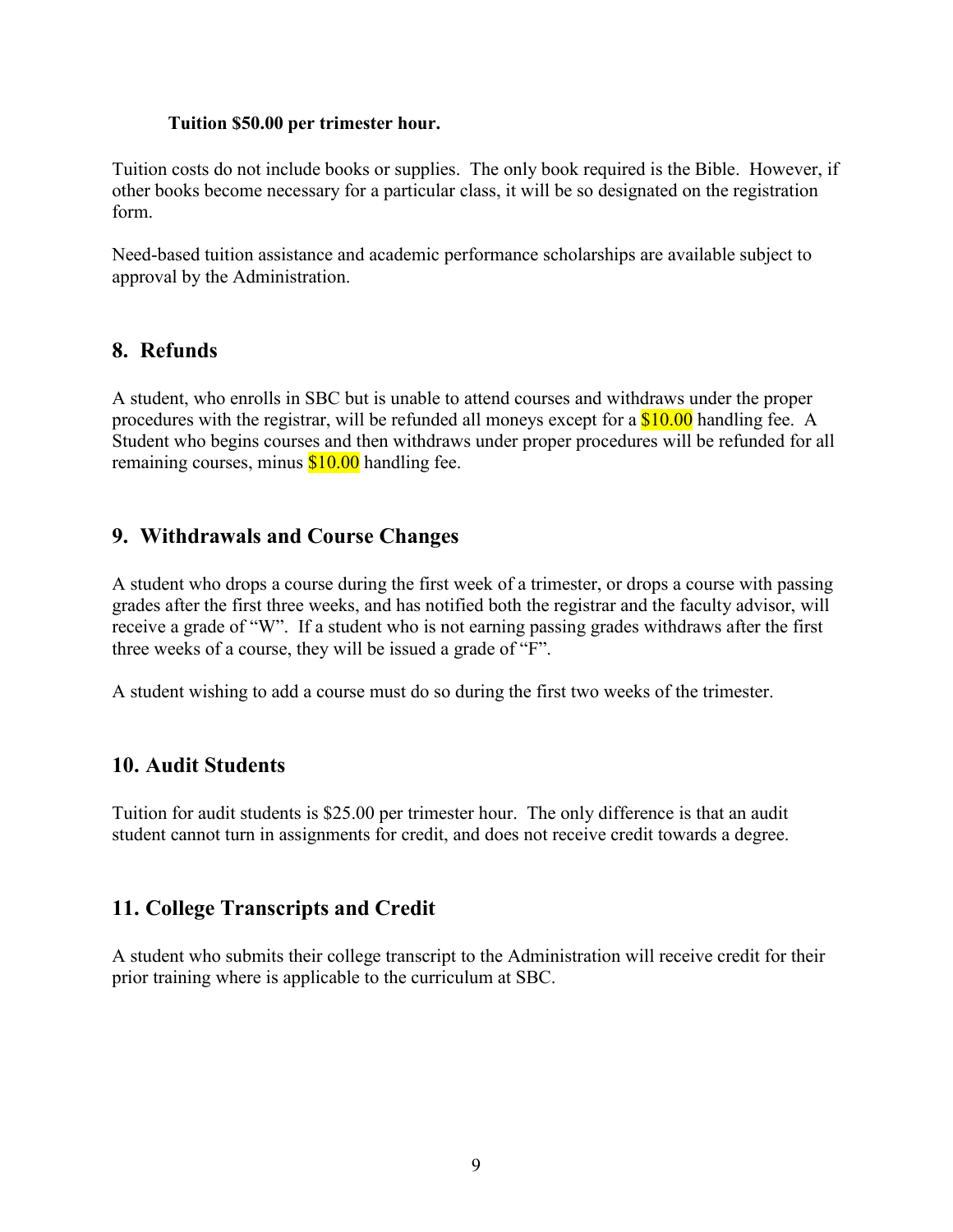### **12. Trimester Credit Hours and Correspondence Courses**

### **12.1. Trimester Credit Hours**

Sonship Bible Colleges offers courses Fall, Winter, and Spring trimesters. For all Sonship Bible College degree programs and courses for credit, a "credit hour" is defined as an amount of work represented in intended learning outcomes and verified by evidence of student achievement that is a school-established equivalency reasonably approximating no less than:

- Ten (10) weeks for one trimester hour of credit, or the equivalent amount of work over a different amount of time; or
- An equivalent amount of work in academic activities such as practicums and other types of academic work leading to the award of credit hours.

### **12.2. Correspondence Courses**

Sonship Bible College offers correspondence courses (online distance education courses). Student learning outcomes and assignments for an online course are the same as those used when the course is offered face-to-face and distance students are required to regularly engage with the faculty advisor and other students (online discussions, etc.).

| <b>Distance Education Courses:</b>        |                                                                                                                                                                                                |
|-------------------------------------------|------------------------------------------------------------------------------------------------------------------------------------------------------------------------------------------------|
| <b>Weekly Homework Assignments</b>        | Number of homework assignments during the<br>course.<br>Assumption: 120-180 minutes allotted for<br>completion of assignment. Includes reading<br>course materials and supplemental resources. |
| <b>Reading Faculty Advisor's feedback</b> | Number of assignments for which students will<br>review feedback.<br>Assumption: 10-15 minutes allotted per graded<br>assignment for the student to review faculty<br>advisor's feedback.      |
| <b>Quizzes</b>                            | Number of quizzes during the course.<br>Assumption: 60 minutes of prep time and 60<br>minutes allotted for taking a quiz.                                                                      |
| Midterm Exam                              | Assumption: 3 hours allotted for taking the<br>exam; 10 hours for studying/preparation.                                                                                                        |
| <b>Final Exam</b>                         | Assumption: 3 hours allotted for taking the<br>exam; 10 hours for studying/preparation.                                                                                                        |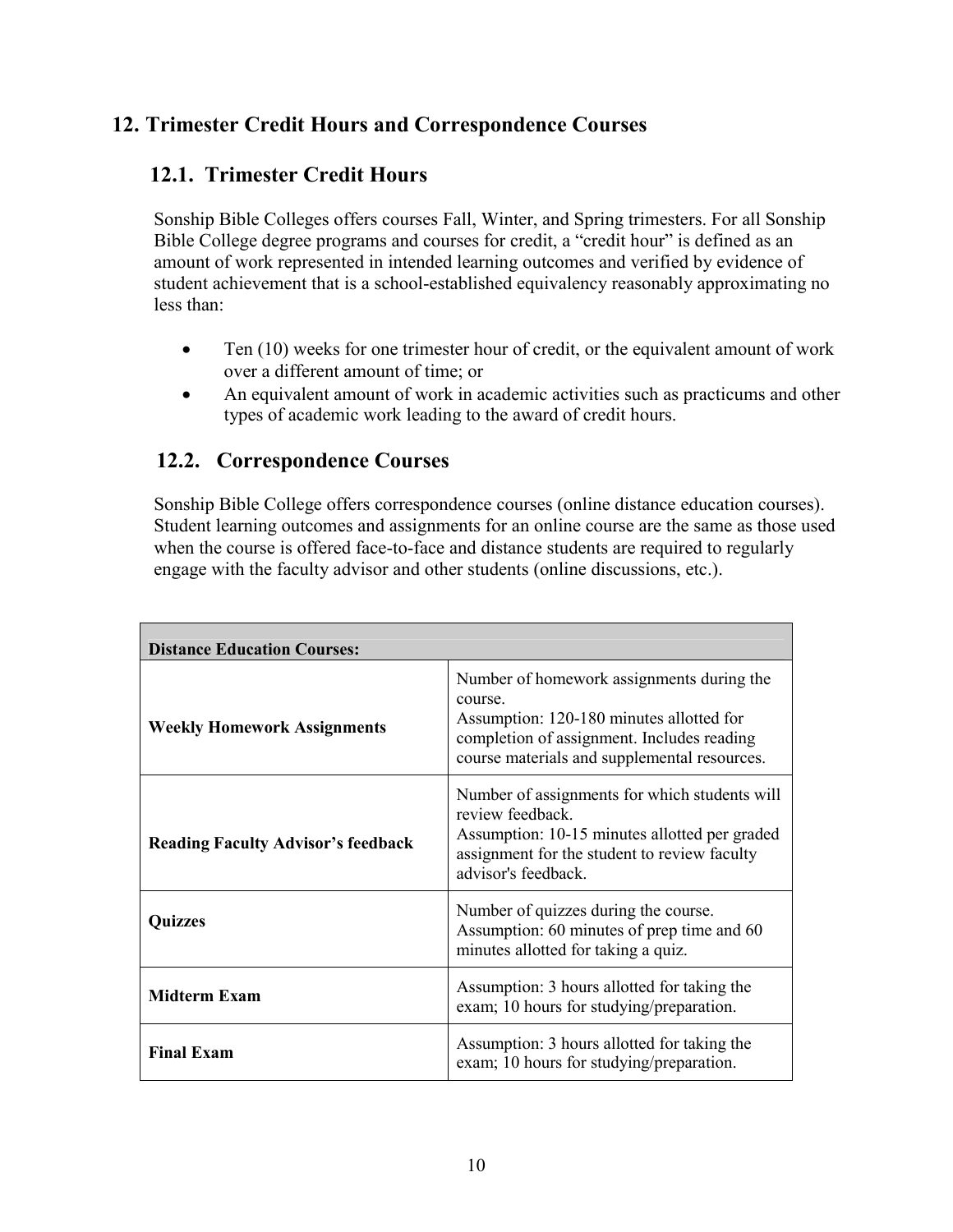### **13. Curriculum and Degrees**

Sonship Bible College offers four courses of study: Ministerial Theology, Bachelor of Theology, Associates of Theology, and Diploma of Graduation.

**DIPLOMA OF GRADUATION IN MINISTRY TRAINING** - Sonship Bible College offers a one year Diploma of Graduation in Ministry Training (30 trimester credit hours) designed for those who may or may not be seeking to enter the ministry, but have no desire to complete the two-year degree. However, they may have the Diploma of Graduation in Ministry Training conferred upon them while pursuing a two-year degree program.

**2-YEAR ASSOCIATE OF THEOLOGY DEGREE** - Sonship Bible College offers a two-year Associate of Theology Degree (54 trimester credit hours) designed for those who are seeking to enter the ministry, but have no desire to complete the four-year program. However, they may have the Associate degree conferred upon them while pursuing a four-year degree program.

**BACHELOR OF THEOLOGY** - This is a four year program (108 trimester credit hours) designed for those who are seeking to enter the ministry on a full time basis. Students seeking this degree must take the required subjects in the SBC curriculum and write one thesis (50,000 words or 150 double-spaced type written pages) or take 15 additional credits. Every thesis must be approved by the administration.

**MINISTERIAL THEOLOGY DEGREE** - This is a four year program (108 trimester credit hours) designed for those who are seeking to enter the ministry on a full time basis. Students seeking this degree must take the required subjects in the SBC curriculum and write one theme paper (15,000 words) or take 15 additional credits. Each student seeking this degree will also be required to participate in one of the outreach ministries listed below.

**One year in Prison Ministry, One year in Hospital Ministry, One year in Nursing Home Ministry, or One year in Christian Education Ministry or Sunday School.**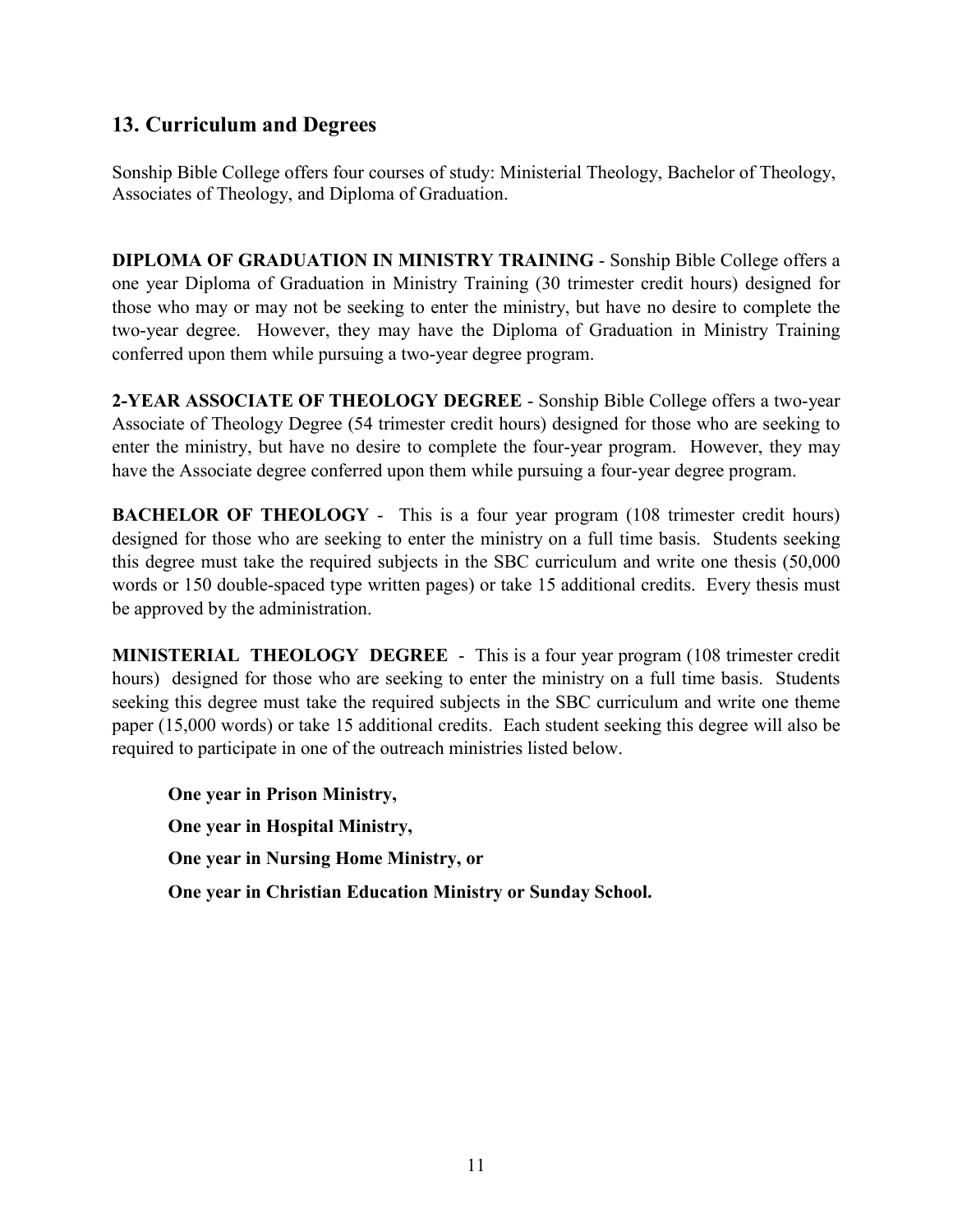### **14. Curriculum**

The curriculum at SBC is constantly expanding to train students in a number of areas of study. Current information about the required courses for each degree may be obtained from the college Dean.

The following pages list the subjects taught for the Ministerial Theology and Bachelor of Theology degrees. Subjects are classified as follows: 100s courses; 200s courses; 300s courses; and 400s courses.

All of the courses listed in this catalog are not available every year. Courses marked with an asterisk have a description.

| <b>Subject Code</b> | <b>Course Title</b>          | <b>Credits</b> |
|---------------------|------------------------------|----------------|
| BIB 101-102-103     | *Bible Doctrine I            | 3              |
| BIB 123-124-125     | The Cross                    | 3              |
| BIB 130-131-132     | Genesis I                    | 3              |
| BIB 153-154-155     | Genesis II                   | 3              |
| <b>BIB 197-198</b>  | Evangelism                   | $\overline{2}$ |
| BIB 201-202-203     | *Bible Doctrine II           | 3              |
| BIB 210-211-212     | *The Gospel of John          | 3              |
| BIB 220-221-222     | <b>Book of Romans</b>        | $\mathbf{1}$   |
| <b>BIB 225</b>      | Romans One                   | $\mathbf{1}$   |
| <b>BIB 225</b>      | Romans Four                  | 1              |
| <b>BIB 225</b>      | Romans Five                  | $\mathbf{1}$   |
| <b>BIB 225</b>      | Romans Six                   | $\mathbf{1}$   |
| <b>BIB 225</b>      | Romans Seven                 | $\mathbf{1}$   |
| <b>BIB 225</b>      | Romans Eight                 | $\mathbf{1}$   |
| <b>BIB 225</b>      | Romans Ten                   | $\mathbf{1}$   |
| <b>BIB 225</b>      | Romans Twelve                | $\mathbf{1}$   |
| BIB 280-281-282     | *Ministry of the Holy Spirit | 3              |
| BIB 293-294         | *Faith in Operation          | $\overline{2}$ |

#### **BIBLE DEPARTMENT**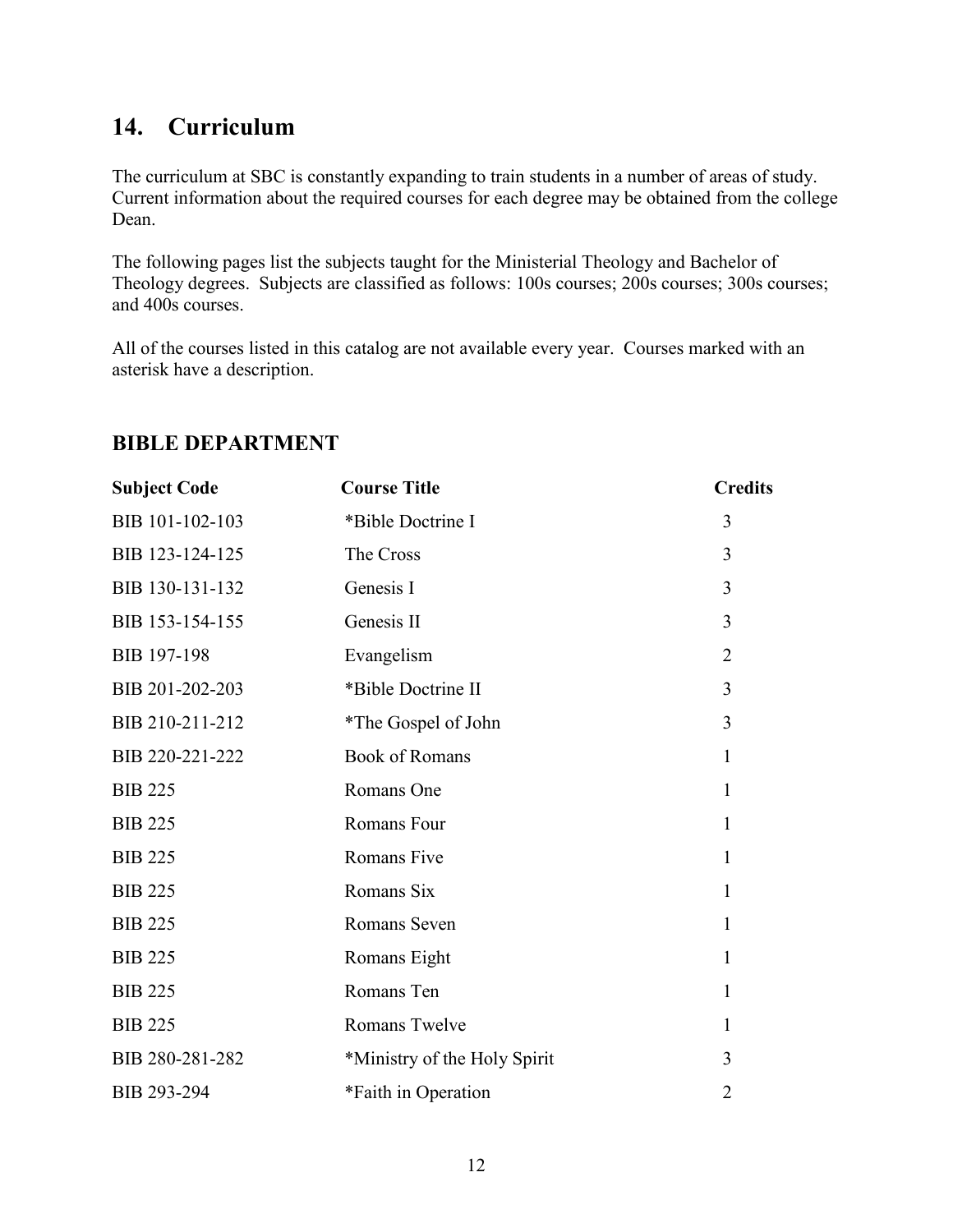| BIB 301-302-303 | *Bible Doctrine III               | 3 |
|-----------------|-----------------------------------|---|
| BIB 309-310-311 | Isaiah                            | 3 |
| BIB 314-315-316 | Jeremiah-Lamentations             | 3 |
| BIB 320-321-322 | Acts                              | 3 |
| BIB 360-361-362 | *Mt. Zion & Restoration           | 3 |
| <b>BIB 390</b>  | Kingdom of God                    |   |
| BIB 401-402-403 | *Bible Doctrine IV                | 3 |
| BIB 405-406-407 | Scripture Explanations I          | 3 |
| BIB 408-409-410 | Scripture Explanations II         | 3 |
| BIB 411-412-413 | <b>Scripture Explanations III</b> | 3 |
| BIB 414-415     | Scripture Explanations IV         | 3 |
| BIB 445-446-447 | <i>*Tabernacle of David</i>       | 3 |
| <b>BIB 500</b>  | <b>Bachelor Thesis</b>            | 3 |

### **HISTORY DEPARTMENT**

| <b>Subject Code</b> | <b>Course Title</b> | <b>Credits</b> |
|---------------------|---------------------|----------------|
| HIS 201-202-203     | *Church History     |                |

### **PASTORAL DEPARTMENT**

| <b>Subject Code</b> | <b>Course Title</b>         | <b>Credits</b>              |
|---------------------|-----------------------------|-----------------------------|
| PAS 301-302-303     | <i>*Pastoral Theology</i>   | 3                           |
| <b>PAS 305</b>      | <b>Pastoral Ethics</b>      |                             |
| PAS 310-311-312     | *Homiletics                 | 3                           |
| PAS 401-402-403     | <i>*Pastoral Counseling</i> | 3                           |
| PAS 405-406         | <b>Practical Ministry</b>   | $\mathcal{D}_{\mathcal{L}}$ |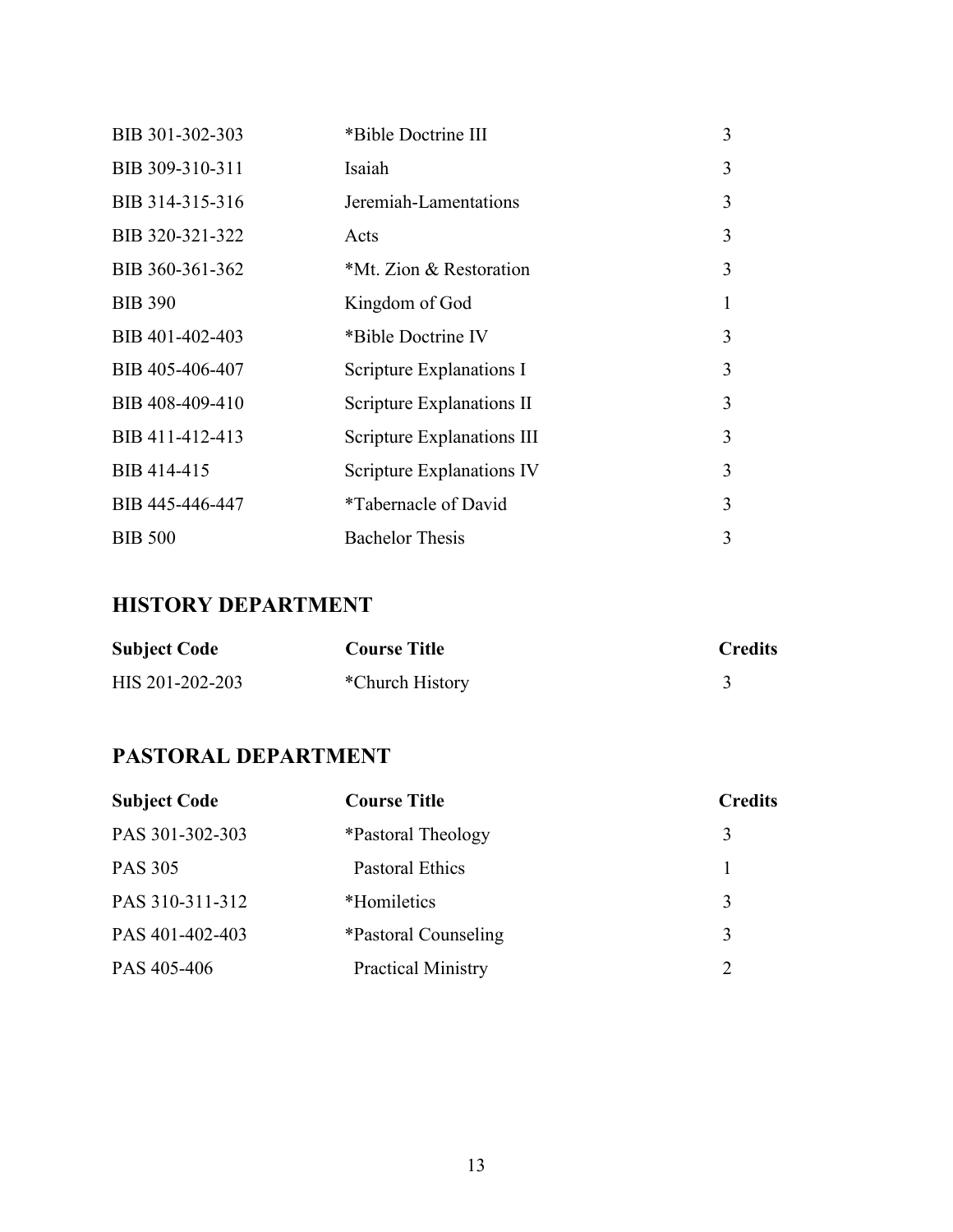### **GENERAL EDUCATION**

| <b>Subject Code</b> | <b>Course Title</b>                | <b>Credits</b> |
|---------------------|------------------------------------|----------------|
| GED 310-311         | <b>Church Administration</b>       | 3              |
| <b>GED 400</b>      | *Leadership & Ministry Preparation | 1              |
| <b>GED 401</b>      | *Leadership & Ministry Preparation | 1              |
| <b>GED 402</b>      | *Leadership & Ministry Preparation | 1              |
| <b>GED 403</b>      | *Leadership & Ministry Preparation | 1              |
| <b>GED 404</b>      | *Leadership & Ministry Preparation | $\mathbf{1}$   |
| <b>GED 405</b>      | *Leadership & Ministry Preparation | 1              |
| <b>GED 406</b>      | *Leadership & Ministry Preparation | 1              |
| <b>GED 407</b>      | *Leadership & Ministry Preparation | $\mathbf{1}$   |
| <b>GED 408</b>      | *Leadership & Ministry Preparation | 1              |
| <b>GED 409</b>      | *Leadership & Ministry Preparation | 1              |
| <b>GED 410</b>      | *Leadership & Ministry Preparation | 1              |
| <b>GED 411</b>      | *Leadership & Ministry Preparation | 1              |
| <b>GED 412</b>      | *Leadership & Ministry Preparation | 1              |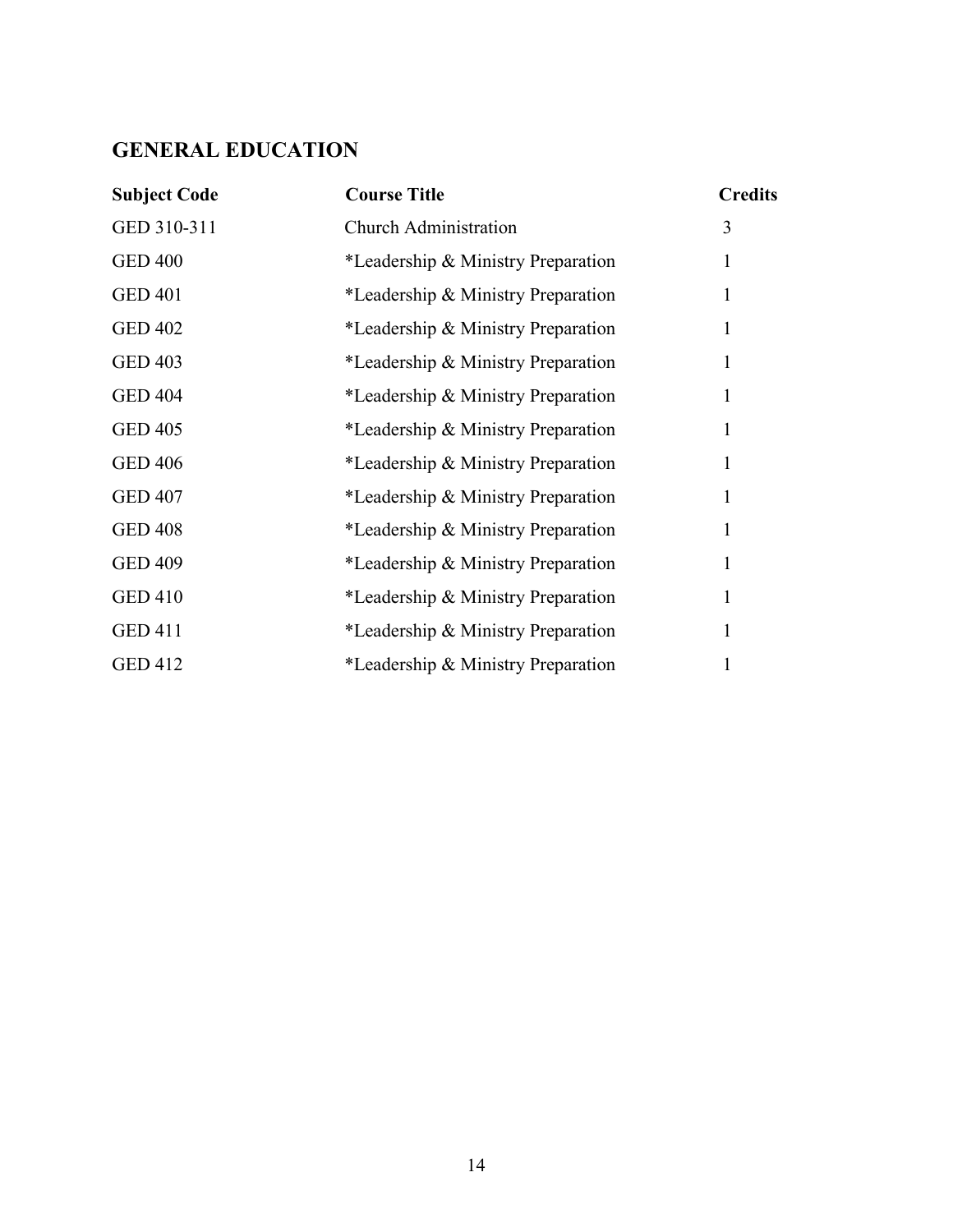### **15. \*Description of Courses**

### **BIBLE DEPARTMENT**

### **BIB 101-102-103 Bible Doctrine I**

An introduction to foundation doctrine: The Word of God, The Godhead, Creation, Fall of Man, Benefits of God's Grace, Practical Christian Living. These courses provide beginning students with a platform in which further understanding of the Bible can be built. 3 credits

#### **BIB 201-202-203 Bible Doctrine II**

Trimester one: A New Testament study of the personal names of the Godhead: God the Father, God the Son, and God the Holy Spirit.

Trimester two and three: The doctrines of Love and Peace.

3 credits

#### **BIB 210-211-212 The Gospel of John**

This study reveals Jesus Christ as the Word, or Logos. John's writings reveal a special relationship to Jesus. Jesus is revealed as the "I AM." John does not use the word "faith", but speaks totally about believing, which is the action of faith. 3 credits

#### **BIB 280-281-282 Ministry of the Holy Spirit**

This study of the ministry and work of the Holy Spirit includes: the baptism in the Spirit, the fruit of the Spirit, the gifts of the Spirit, and the things the Holy Spirit does for us. 3 credits

#### **BIB 293-294 Faith in Operation**

All New Testament scriptures pertaining to faith are studied in light of the Greek New Testament. Students will learn how faith works. 2 credits

#### **BIB 301-302-303 Bible Doctrine III**

Trimester one: The position of justification and how it covers all things. Also, the sanctification (dedication and consecration) of the believer.

Trimester two: The believer's commitment.

Trimester three: The development of prayer. All types of prayers are studied as well as the force and purpose of prayer.

3 credits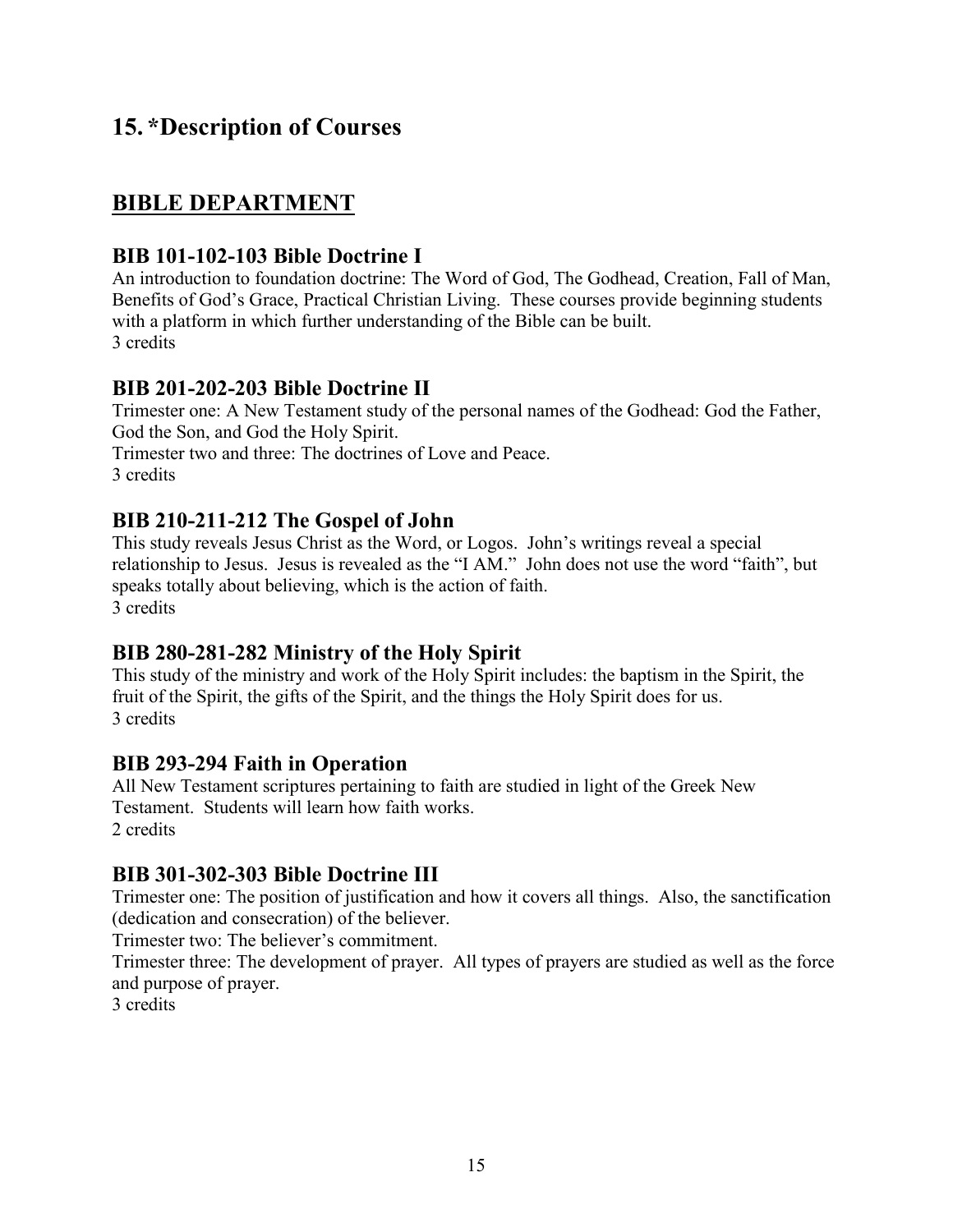#### **BIB 401-402-403 Bible Doctrine IV**

A complete study of the provision of healing: Where healing was established, where God placed it, how healing flows from the spirit of a believer into the soul and body, and how faith releases healing to sick and diseased areas. Also, sickness and disease is explained from a study of specific Greek words.

3 credits

#### **BIB 445-446-447 Tabernacle of David**

This study helps the student to understand the difference between the order of worship in the Tabernacle of Moses and the order of worship in the Tabernacle of David, which established a basis for our present-day New Testament form of worship. 3 credits

### **HISTORY DEPARTMENT**

#### **HIS 201-202-203 Church History**

The progress of the Church throughout history: It's past; it's future; and the role of our forefathers in its development.

3 credits

### **PASTORAL DEPARTMENT**

#### **PAS 301-302-303 Pastoral Theology**

The many facets of pastoring are covered: Preaching, counseling, administration, visiting, praying and peach making; responsibility as a community leader and family man/woman; how to balance these many duties and responsibilities. 3 credits

#### **PAS 310-311-312 Homiletics**

Construction and delivery of sermons as well as platform etiquette are among the topics covered in this course.

3 credits

### **PAS 401-402 Pastoral Counseling**

Counseling and comforting those in emotional distress are part of pastoral care. This course teaches scriptural principles of dealing with death and dying, marital conflicts, and other emotional hurts.

2 credits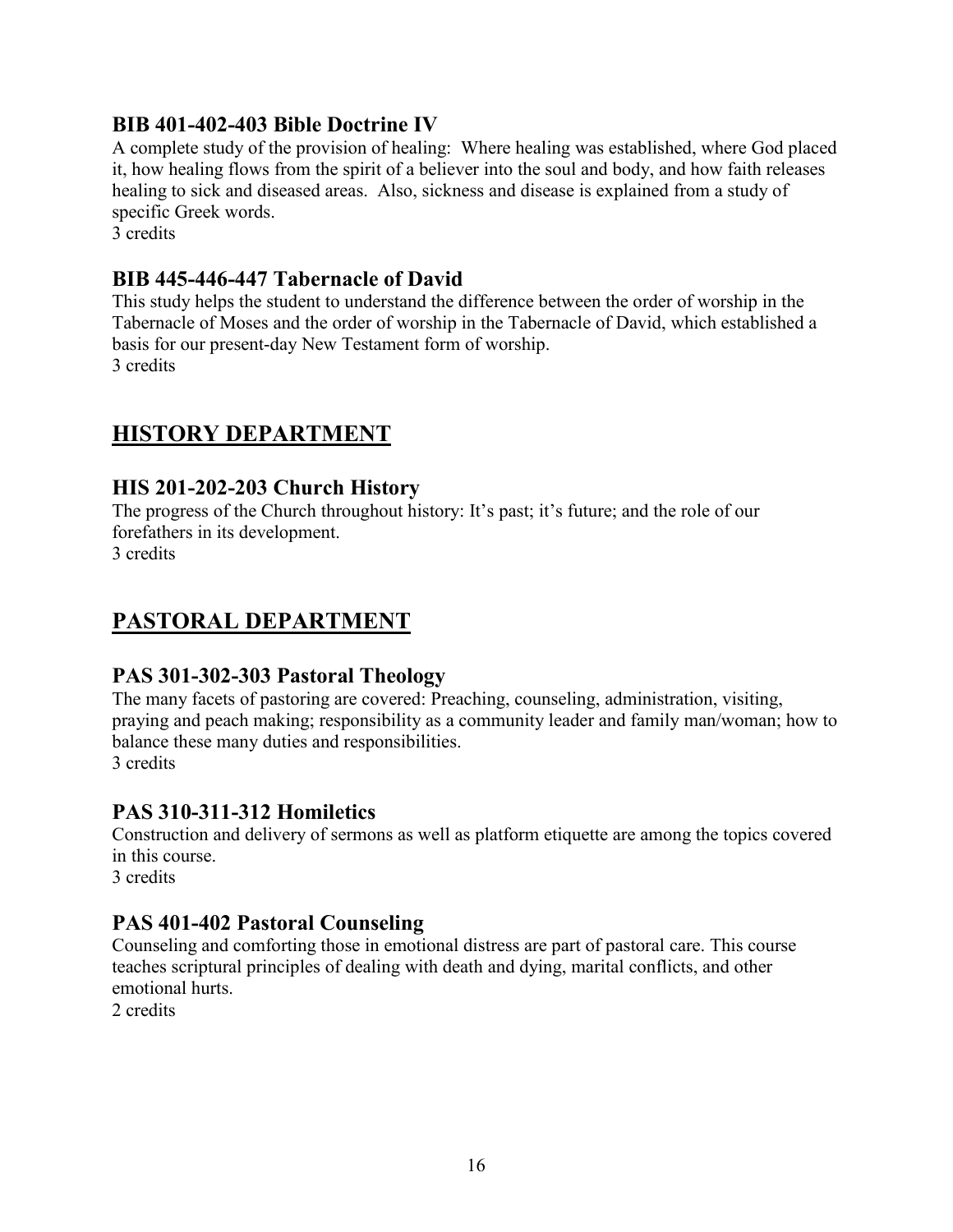### **GENERAL EDUCATION DEPARTMENT**

### **GED 400 - GED 412 Leadership and Ministry Preparation Practicum**

Understanding the call to ministry and the preparation needed to do God's work. 1 credit (each)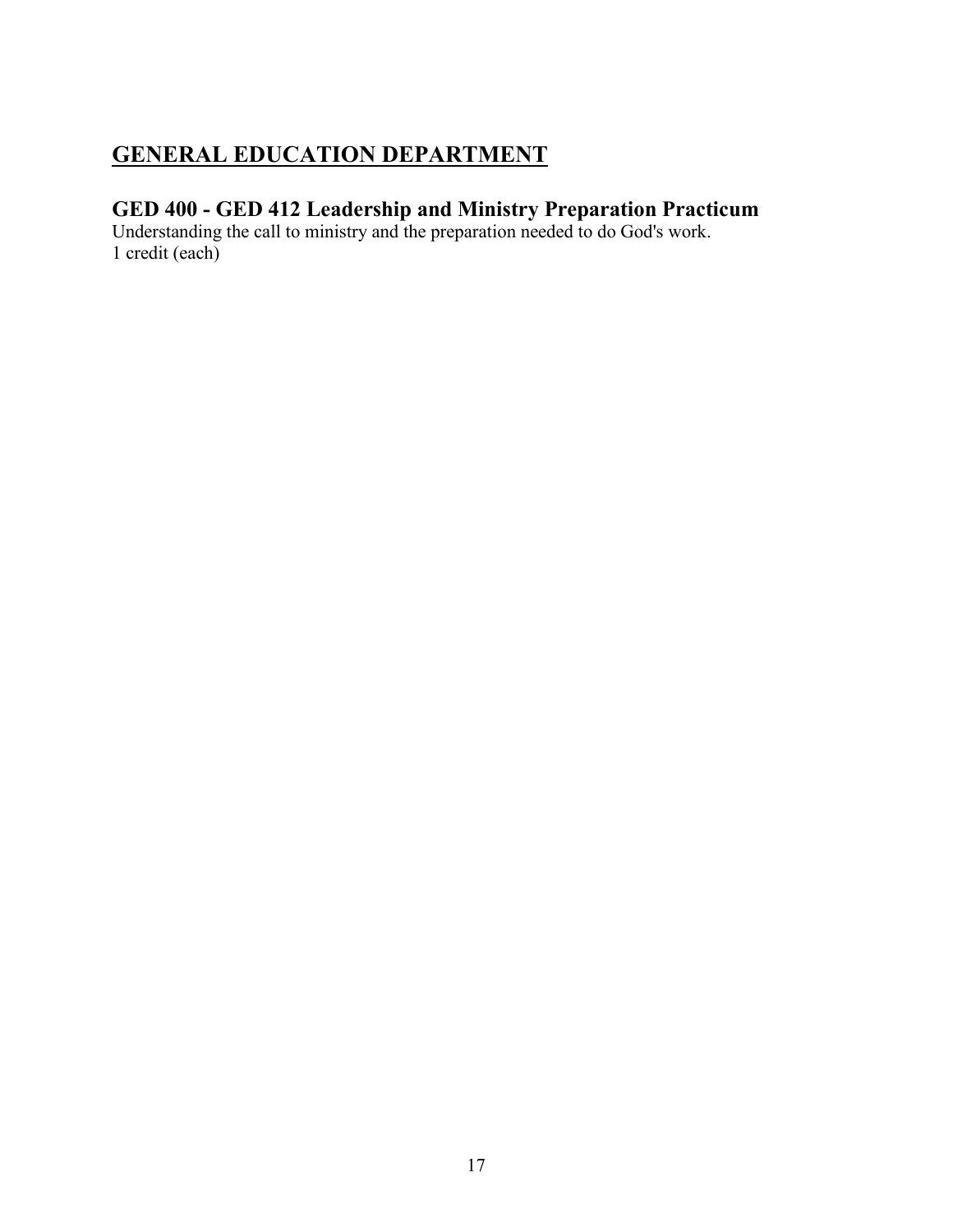# **16. Suggested Core Course Requirements for Diploma of Graduation**

| (9)<br><b>Bible Department</b>                                                                              |                                                       |                                   |
|-------------------------------------------------------------------------------------------------------------|-------------------------------------------------------|-----------------------------------|
| <b>Bible Doctrine I</b><br>Genesis I<br>Scripture Explanations I                                            | BIB-101-102-103<br>BIB 130-131-132<br>BIB 405-406-407 | 3<br>$\frac{3}{3}$                |
| <b>Christian Education Department</b>                                                                       | (3)                                                   |                                   |
| Leadership & Ministry Preparation<br>Leadership & Ministry Preparation<br>Leadership & Ministry Preparation | <b>GED 400</b><br><b>GED 401</b><br><b>GED 402</b>    | $\mathbf{1}$<br>$\mathbf{1}$<br>1 |
| <b>History Department</b><br>(3)                                                                            |                                                       |                                   |
| Church History                                                                                              | HIS 201-202-203                                       | 3                                 |
| Electives                                                                                                   |                                                       | 15                                |
| <b>Suggested Core Course Requirements</b><br><b>Electives</b>                                               | 15<br>15                                              |                                   |
| <b>Total</b>                                                                                                | 30                                                    |                                   |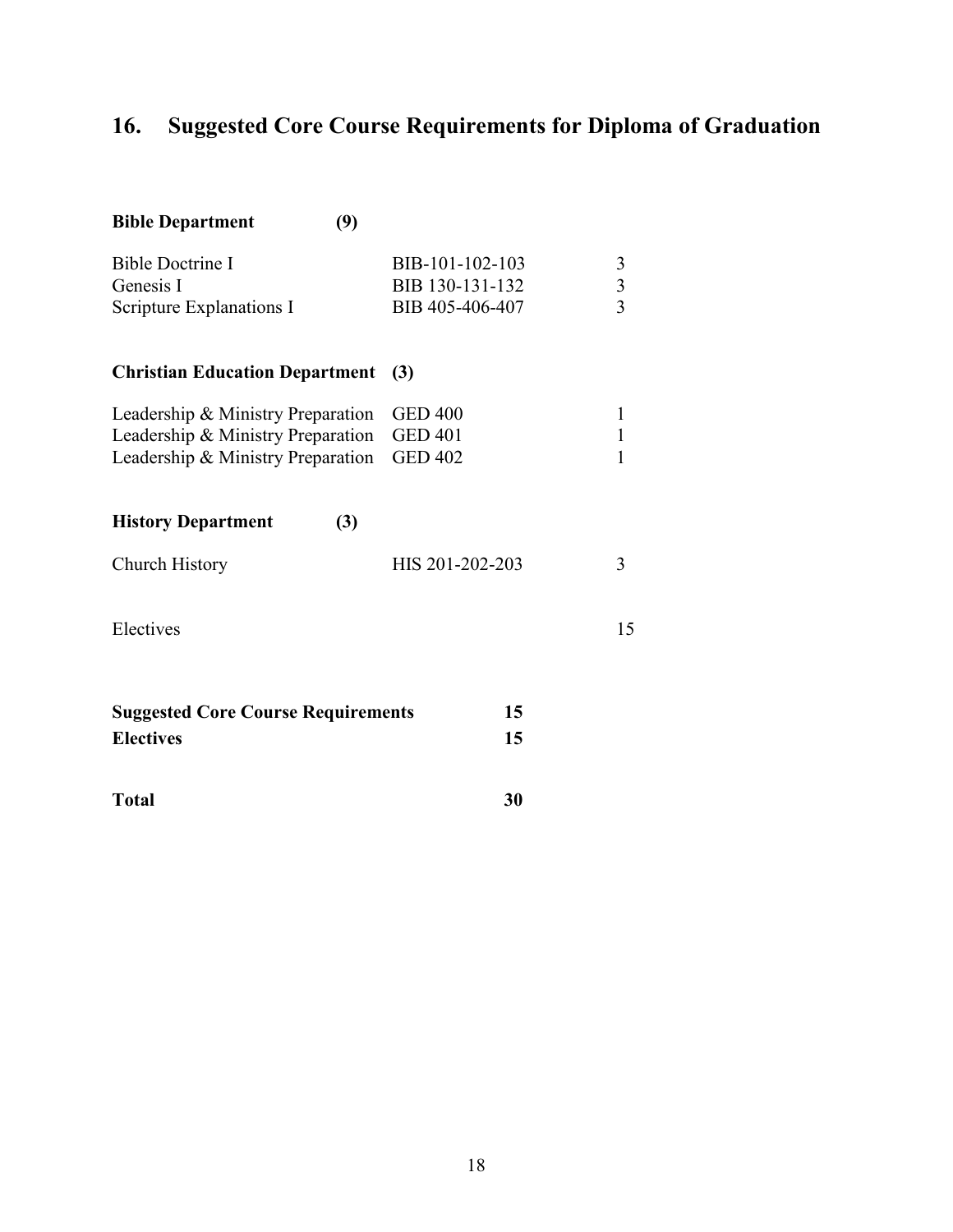### **17. Suggested Core Course Requirements for Associates of Theology Degree**

| (18)<br><b>Bible Department</b>           |                 |    |                                                 |
|-------------------------------------------|-----------------|----|-------------------------------------------------|
| <b>Bible Doctrine I</b>                   | BIB 101-102-103 |    | 3                                               |
| <b>Bible Doctrine II</b>                  | BIB 201-202-203 |    |                                                 |
| Genesis I                                 | BIB 130-131-132 |    | $\begin{array}{c} 3 \\ 3 \\ 3 \\ 3 \end{array}$ |
| Genesis II                                | BIB 153-154-155 |    |                                                 |
| Scripture Explanations I                  | BIB 405-406-407 |    |                                                 |
| <b>Scripture Explanations II</b>          | BIB 408-409-410 |    |                                                 |
| <b>Christian Education Department</b>     | (3)             |    |                                                 |
| Leadership & Ministry Preparation         | <b>GED 400</b>  |    | $\mathbf{1}$                                    |
| Leadership & Ministry Preparation         | <b>GED 401</b>  |    | $\mathbf{1}$                                    |
| Leadership & Ministry Preparation         | <b>GED 402</b>  |    | $\mathbf{1}$                                    |
| <b>History Department</b><br>(3)          |                 |    |                                                 |
| <b>Church History</b>                     | HIS 201-202-203 |    | 3                                               |
| <b>Pastoral Department</b><br>(3)         |                 |    |                                                 |
| Homiletics                                | PAS 310-311-312 |    | 3                                               |
| Electives                                 |                 |    | 27                                              |
| <b>Suggested Core Course Requirements</b> |                 | 27 |                                                 |
| <b>Electives</b>                          |                 | 27 |                                                 |
| <b>Total</b>                              |                 | 54 |                                                 |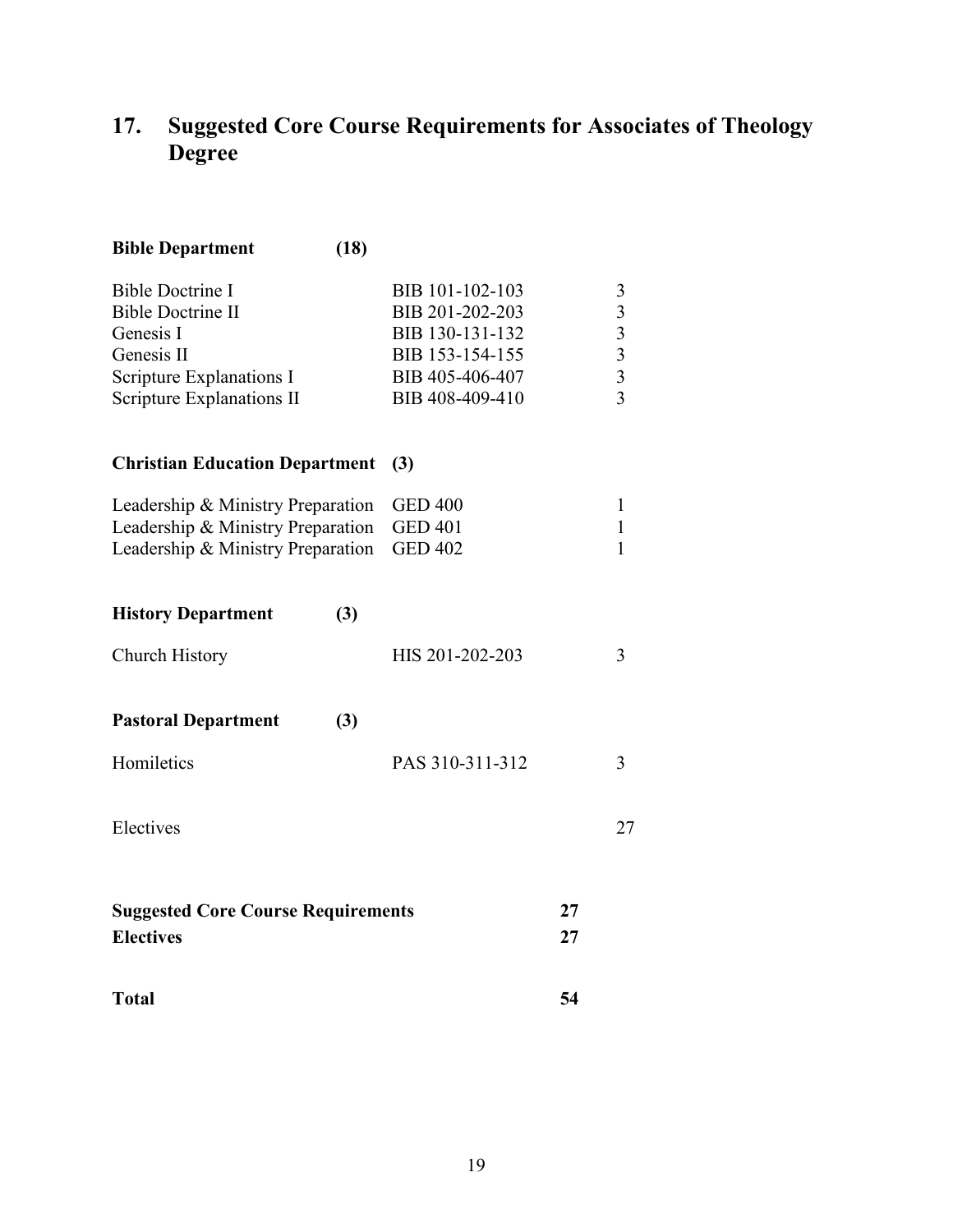### **18. Suggested Core Course Requirements for Bachelor of Theology or Ministerial Theology Degree**

| <b>Bible Doctrine I</b>    | BIB 101-102-103 |  |
|----------------------------|-----------------|--|
| Bible Doctrine II          | BIB 201-202-203 |  |
| <b>Bible Doctrine III</b>  | BIB 301-302-303 |  |
| Genesis I                  | BIB 130-131-132 |  |
| Genesis II                 | BIB 153-154-155 |  |
| Genesis III                | BIB 176-177-178 |  |
| Scripture Explanations I   | BIB 405-406-407 |  |
| Scripture Explanations II  | BIB 408-409-410 |  |
| Scripture Explanations III | BIB 411-412-413 |  |
|                            |                 |  |

#### **Christian Education Department (3)**

**Bible Department (27)**

| Leadership & Ministry Preparation GED 400 |  |
|-------------------------------------------|--|
| Leadership & Ministry Preparation GED 401 |  |
| Leadership & Ministry Preparation GED 402 |  |

| <b>History Department</b> | (3) |                 |  |
|---------------------------|-----|-----------------|--|
| Church History            |     | HIS 201-202-203 |  |
|                           |     |                 |  |

### **Pastoral Department (3)**

| Homiletics | PAS 310-311-312 |  |
|------------|-----------------|--|
|            |                 |  |

#### Electives 72

| <b>Suggested Core Course Requirements</b> | 36 |
|-------------------------------------------|----|
| <b>Electives</b>                          | 72 |

| <b>Total</b> | 108 |
|--------------|-----|
|              |     |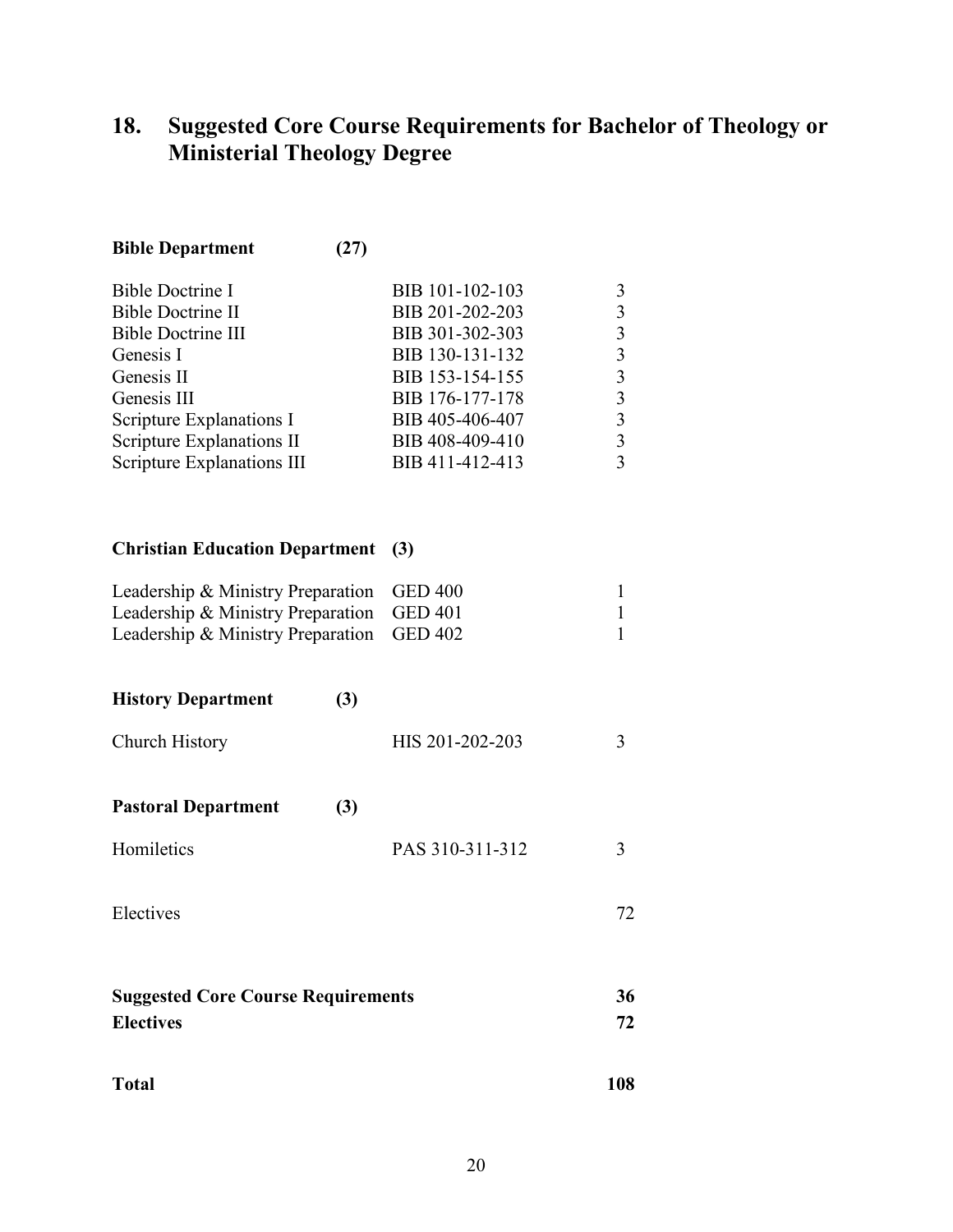### 19. Sonship Bible College Fast Track Degree Program

| 54 Trimester credit hours - required for<br><b>Associate of Ministerial Theology degree</b>                                                       | Up to 54 credits may be transferred from 2 or<br>4 year college for Bachelor of Ministerial<br>Theology degree                                                                                                                                                                                                                                                                                                                                                                        |
|---------------------------------------------------------------------------------------------------------------------------------------------------|---------------------------------------------------------------------------------------------------------------------------------------------------------------------------------------------------------------------------------------------------------------------------------------------------------------------------------------------------------------------------------------------------------------------------------------------------------------------------------------|
| 108 Trimester credit hours – required for<br><b>Bachelor of Ministerial Theology degree</b>                                                       | Up to 27 credits may be transferred from 2 or<br>4 year college for Associate of Ministerial<br>Theology degree                                                                                                                                                                                                                                                                                                                                                                       |
| Up to 27 credits may be given for one year or<br>more of outreach ministry or Ministry of<br>Helps for Bachelor of Ministerial Theology<br>degree | Up to 27 credits may be given for one year or<br>more life-experience for Bachelor of<br>Ministerial Theology degree for:<br><b>Ordained Gospel Ministry</b><br>Service/Experience<br>Work Experience in any field<br><b>Community or Public Service</b><br>$\bullet$<br><b>Previous Education</b><br><b>Workplace Training</b><br>$\bullet$<br>Participation in Seminars &<br>$\bullet$<br>Workshops<br><b>Voluntary or Community Work</b><br><b>Independent Study &amp; Project</b> |

108 Trimester Credit Hours, plus 5,000 words/20 page thesis or 6 additional credit hours for Bachelor of Theology degree.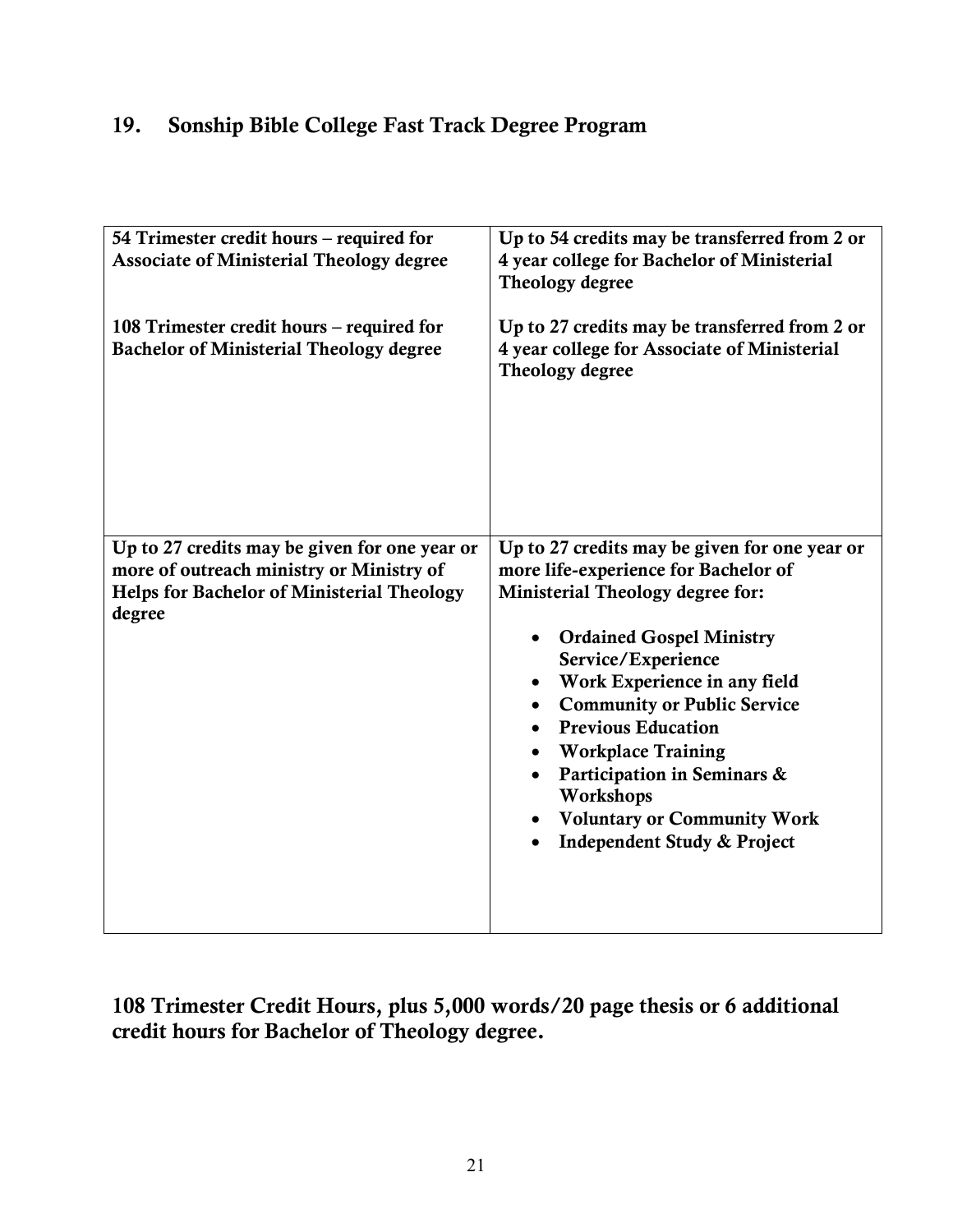### **20. Honorary Ministerial Degree for Sonship Bible College Instructors**

Members of the Sonship Bible College faculty can accumulate credits toward completion of their college degree if they wish. SBC will award two credit hours for each trimester taught. For example:

| <b>Previously Earned Credits</b> | Length of Time o Faculty   | <b>Total Hours Toward Degree</b> |
|----------------------------------|----------------------------|----------------------------------|
| 100 credit hours                 | Two years of instruction   | 112 hours                        |
| 90 credit hours                  | Three years of instruction | 108 hours                        |
| 75 credit hours                  | Six years of instruction   | 111 hours                        |
| 50 credit hours                  | Ten years of instruction   | 110 hours                        |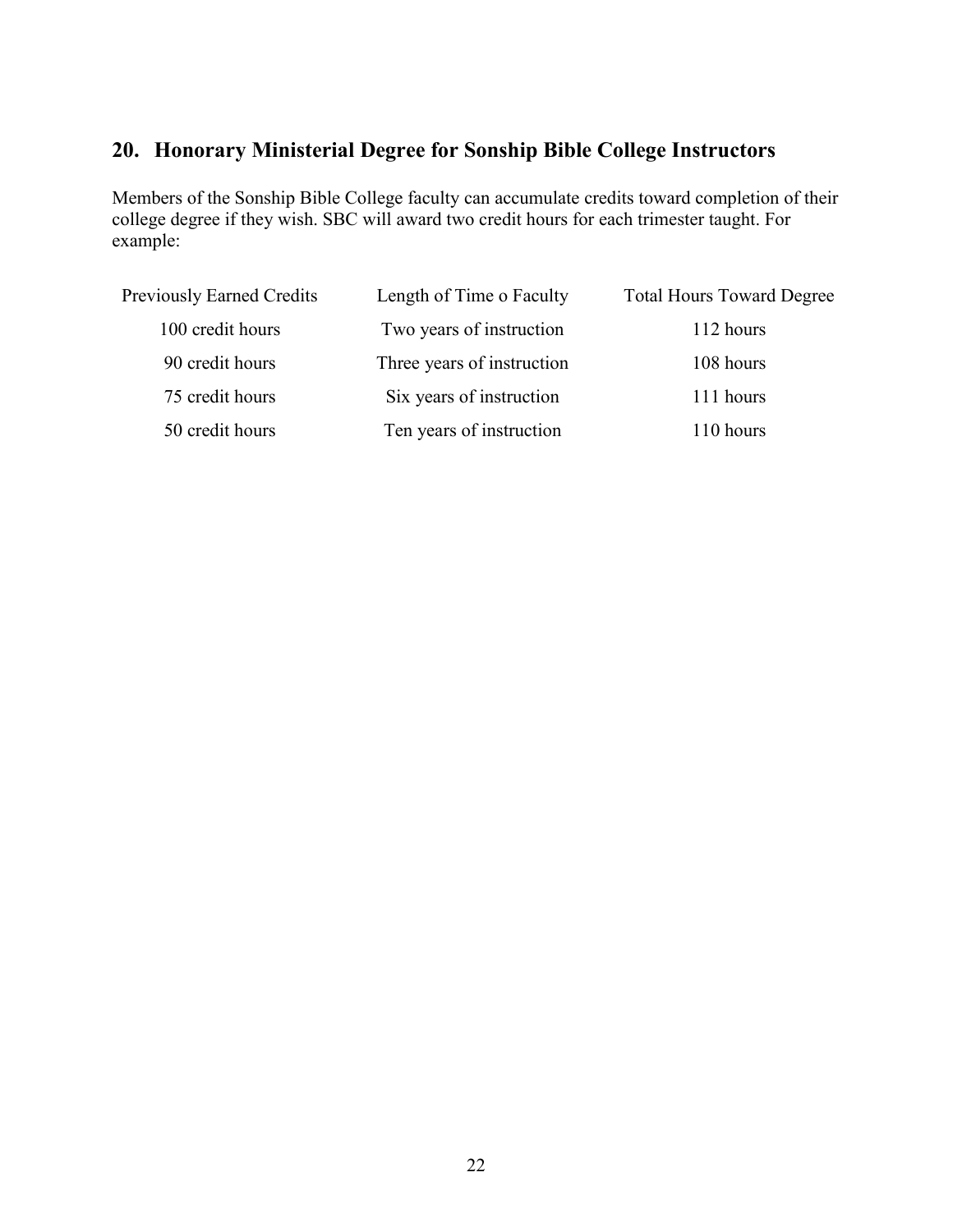### **21. Grading**

At Sonship Bible College, faculty advisors may give exams and tests during the trimester, but they will not bear any more weight on your grade than a regular assignment. Therefore, a student's grade is determined by the average grade for special assignments or tests.

**Grade Scale**

**94 - 100 = A**  $92 - 93 = A$ **86 - 91 = B 85 - 84 = B-77 - 83 = C 75 - 76 = C-67 - 74 = D**  $65 - 66 = D$ 

#### **22. Faculty Advisors**

For each course enrolled, the student will be assigned a Faculty Advisor who will provide course information, a syllabus, schedule required assignments, administer exams and tests, and answer the student's questions and provide counseling, as needed.

### **23. Grievance Policy**

It is the policy at Sonship Bible College to protect the rights and freedoms of students. The following policy has been established to evaluate allegations and ensure the due process, equitable treatment, and protection of all parties involved in the process. No adverse action shall be taken in response to an individual who submits a grievance.

Although the policy does allow for informal as well as formal complaint procedures, students are encouraged to discuss concerns amicably by communicating directly with the individual(s) involved. If the student is not satisfied with the outcome of these discussions, the Student Grievance Procedure may be invoked.